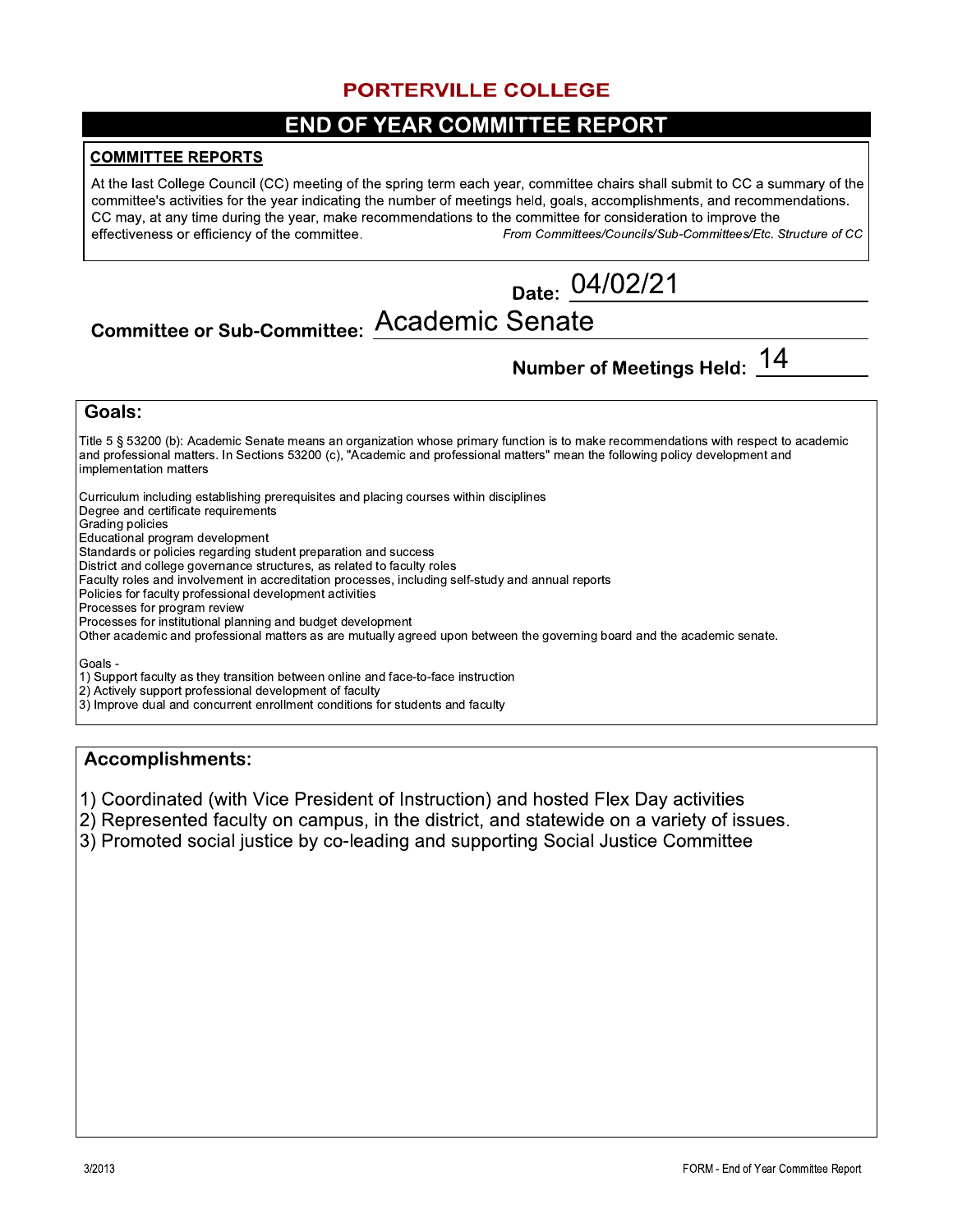- 1) Increase faculty paticipation on committees
- $|2\rangle$  Create policies and procedures for student awards and Faculty Emeritus recommendations
- PORT<br>
Recommendations:<br>
1) Increase faculty paticipation on com<br>
2) Create policies and procedures for s<br>
3) Update Academic Senate file on good<br>
2)  $\overline{3}$ ) Update Academic Senate file on googledocs and in the Senate office

+,-#('' %'"..-/\*00000000000000000000000000000000000000000000000000000000000000  $\begin{array}{l} \textbf{Submitted to CC by: } \end{array}$ <br> $\begin{array}{l} \textbf{SCM-End of Year Committee Report} \\ \textbf{1/2017} \end{array}$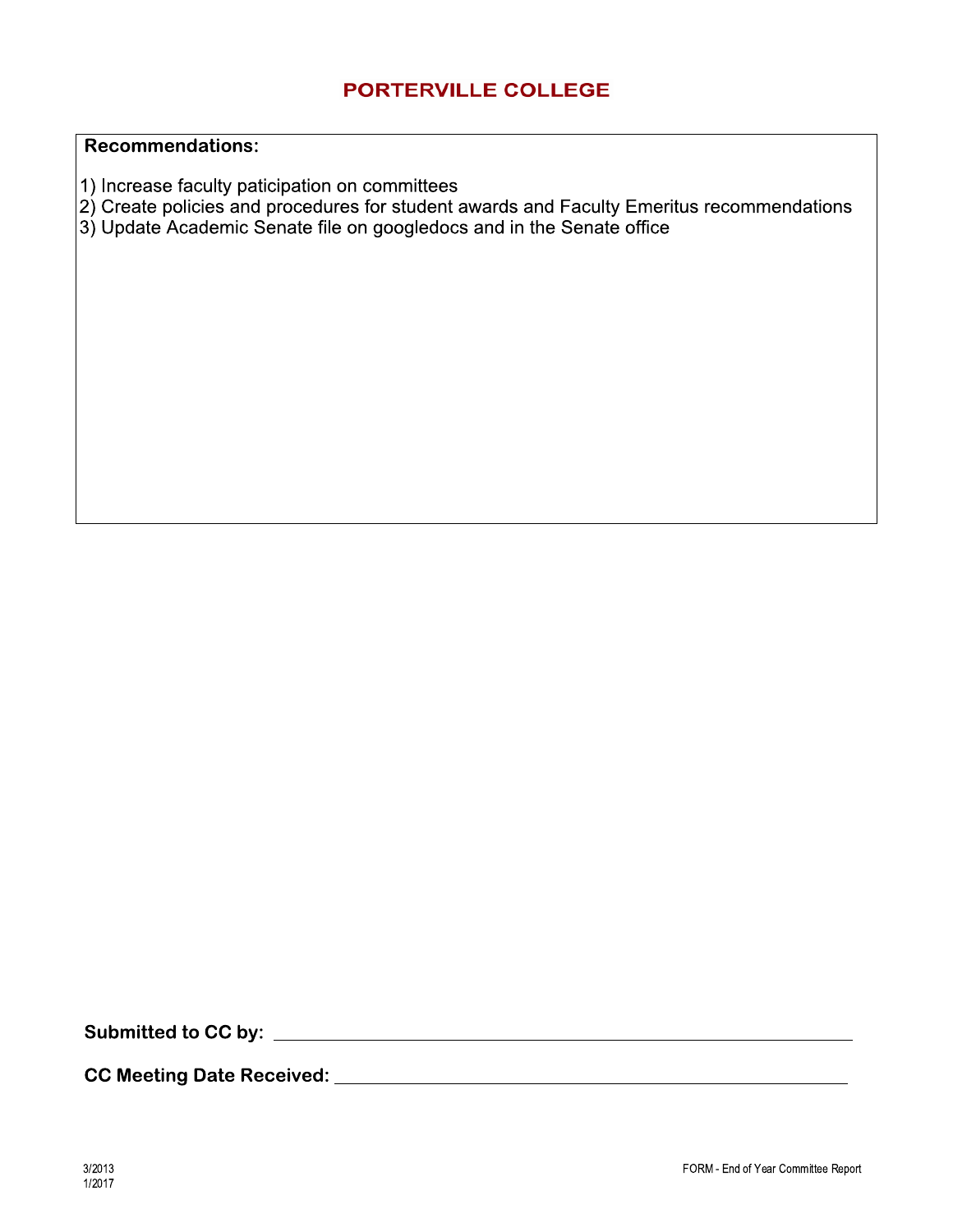## **END OF YEAR COMMITTEE REPORT**

#### **COMMITTEE REPORTS**

At the last College Council (CC) meeting of the spring term each year, committee chairs shall submit to CC a summary of the committee's activities for the year indicating the number of meetings held, goals, accomplishments, and recommendations. CC may, at any time during the year, make recommendations to the committee for consideration to improve the effectiveness or efficiency of the committee. *From Committees/Councils/Sub-Committees/Etc. Structure of CC*

**Date: \_\_\_\_\_\_\_\_\_\_\_\_\_\_\_\_\_\_\_\_\_\_\_\_\_\_\_\_\_\_\_\_**  4/24/2021

Committee or Sub-Committee: <u>Accreditation</u>

Number of Meetings Held: <sup>5</sup>

**Goals:**

- i. Define the committee structure and prepare for 2022 Mid Term Report
- ii. Evaluate and refine institutional crosswalk to align goals across various college initiatives

#### **Accomplishments:**

- i. Defined the committee structure in preparation for Mid Term Report
- ii. Define the ongoing co-chairs for each standard
- iii. Reviewed crosswalk and defined regular review timelines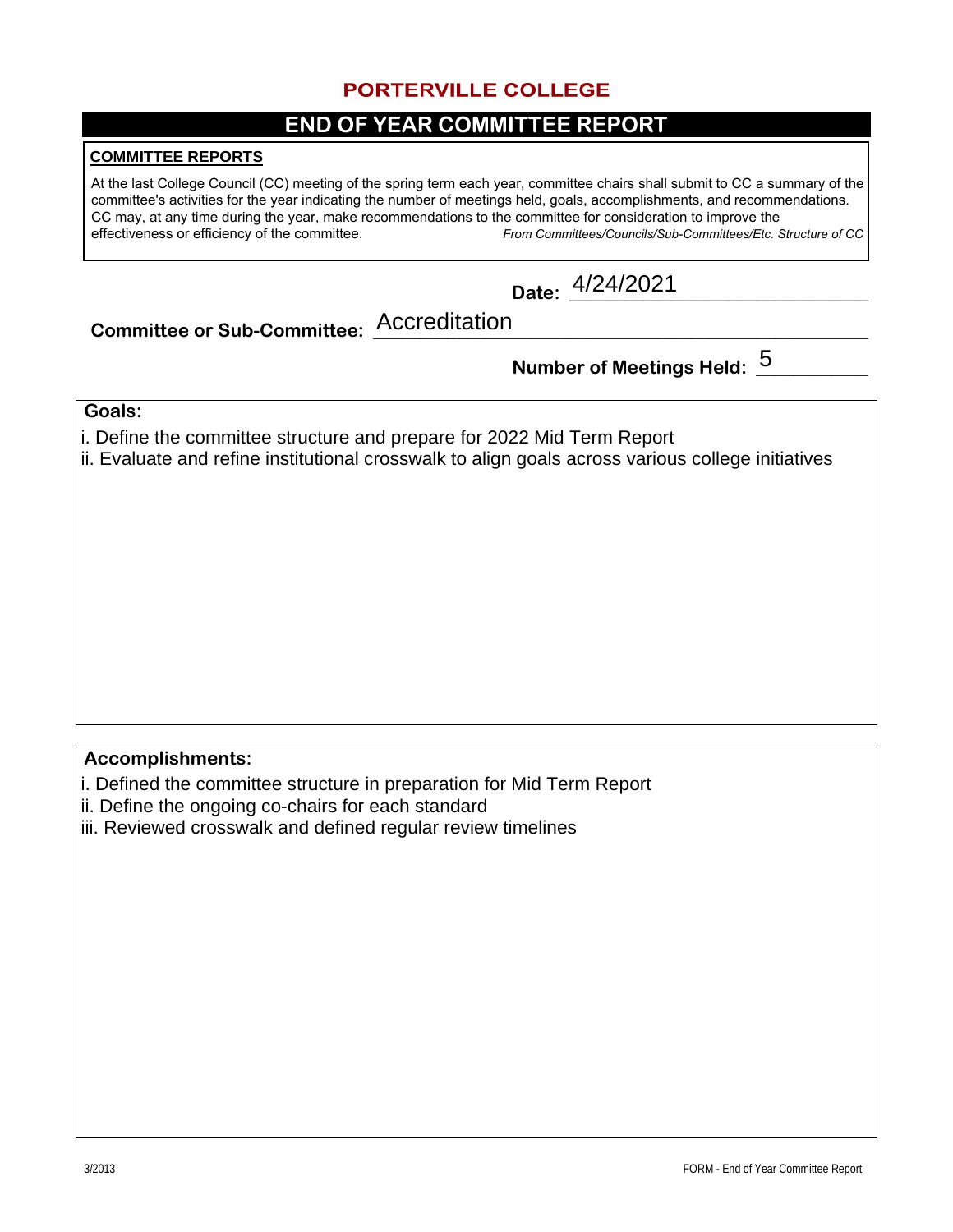#### **Recommendations:**

- i. Generate draft of Mid Term Report Due Fall 2022
- ii. Define the committee charge

**Submitted to CC by: \_\_\_\_\_\_\_\_\_\_\_\_\_\_\_\_\_\_\_\_\_\_\_\_\_\_\_\_\_\_\_\_\_\_\_\_\_\_\_\_\_\_\_\_\_\_\_\_\_\_\_\_\_\_\_\_\_\_\_\_\_\_**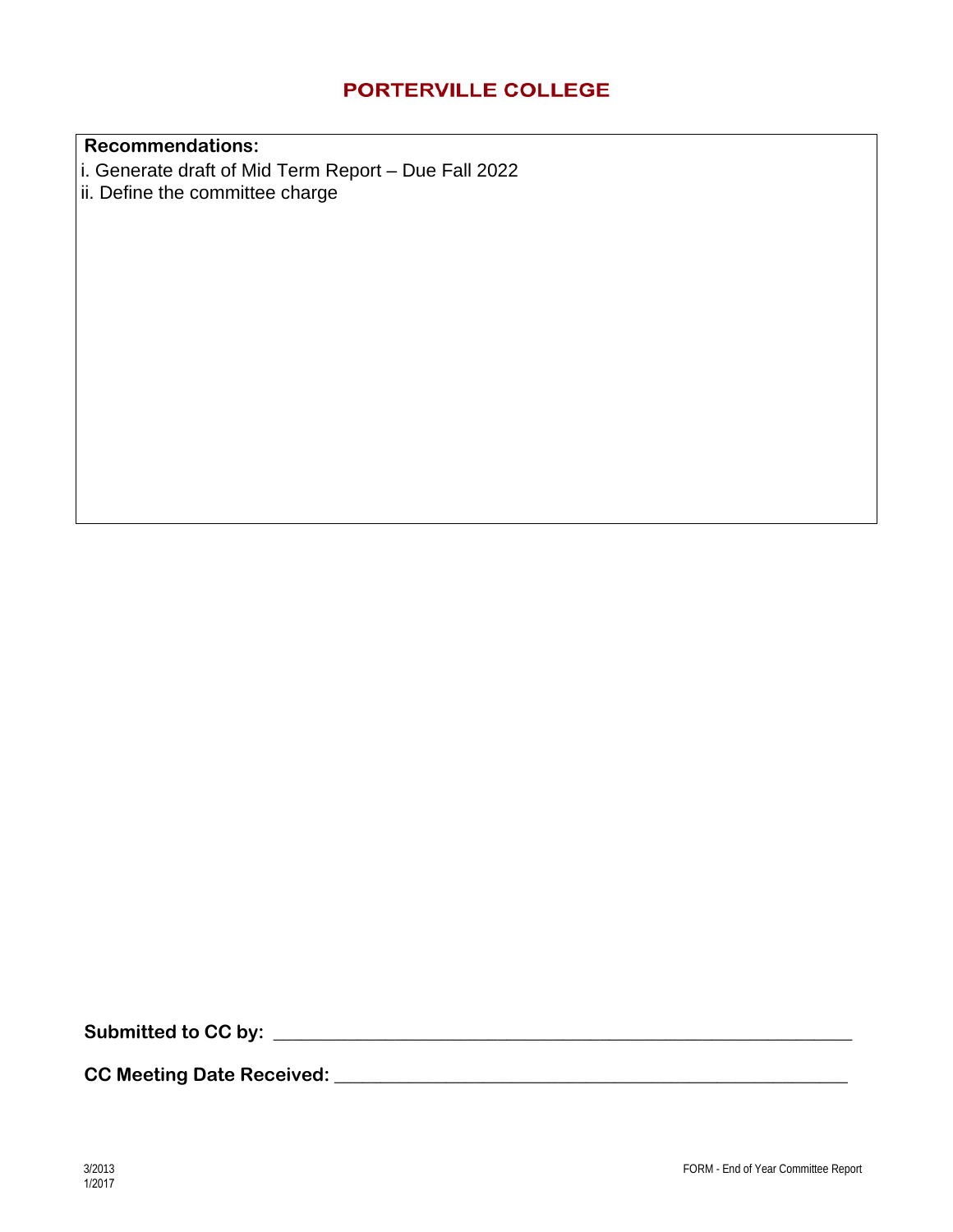## **END OF YEAR COMMITTEE REPORT**

#### **COMMITTEE REPORTS**

At the last College Learning Council (CLC) meeting of the spring term each year, committee chairs shall submit to the CLC a summary of the committee's activities for the year indicating the number of meetings held, goals, accomplishments, and recommendations. CLC may, at any time during the year, make recommendations to the committee for consideration to improve the effectiveness or efficiency of the committee.<br>From Committees/Councils/Sub-Committees/ Etc. Structure of CLC From Committees/Councils/Sub-Committees/ Etc. Structure of CLC

## **Date: \_\_\_\_\_\_\_\_\_\_\_\_\_\_\_\_\_\_\_\_\_\_\_\_\_\_\_\_\_\_\_\_** 4/2/2021

## **Committee or Sub-Committee: \_\_\_\_\_\_\_\_\_\_\_\_\_\_\_\_\_\_\_\_\_\_\_\_\_\_\_\_\_\_\_\_\_\_\_\_\_\_\_\_\_\_\_\_\_\_\_\_\_\_\_\_\_** Budget Committee

## Number of Meetings Held:  $\frac{8}{2}$

#### **Goals:**

The Budget Committee is a Sub-Committee of the College Council (CC),formerly College Learning Council - CLC. The Budget Sub-Committee has the responsibility for coordinating budget planning in a manner that assists the institution in effectively utilizing its fiscal resources in the pursuit of the college mission.

1. Update and follow established Budget Planning Process.

2. Document/communicate the process and state of the budget all campus constituency groups.

3. Review requests and prioritize budget recommendations and submit to the CC.

4. Review Accreditation Standards to ensure that the budget development process complies with the ACCJC Accreditation Standard III Section D.

5. Recommend to the CC issues as they relate to the college budget.

#### **Accomplishments:**

1. Reviewed District-wide Budget Committee new budget allocation information recommendations at College Council.

2. Discussed Governor's proposed budget, COVID-19 proposed workload budget, and potential impact on FY21-22 funding.

3. Reviewed annual budget requests and COVID budget requests and recommendations to address the pandemic fiscal concerns.

4. Communicated the process and state of the budget to all campus constituency groups.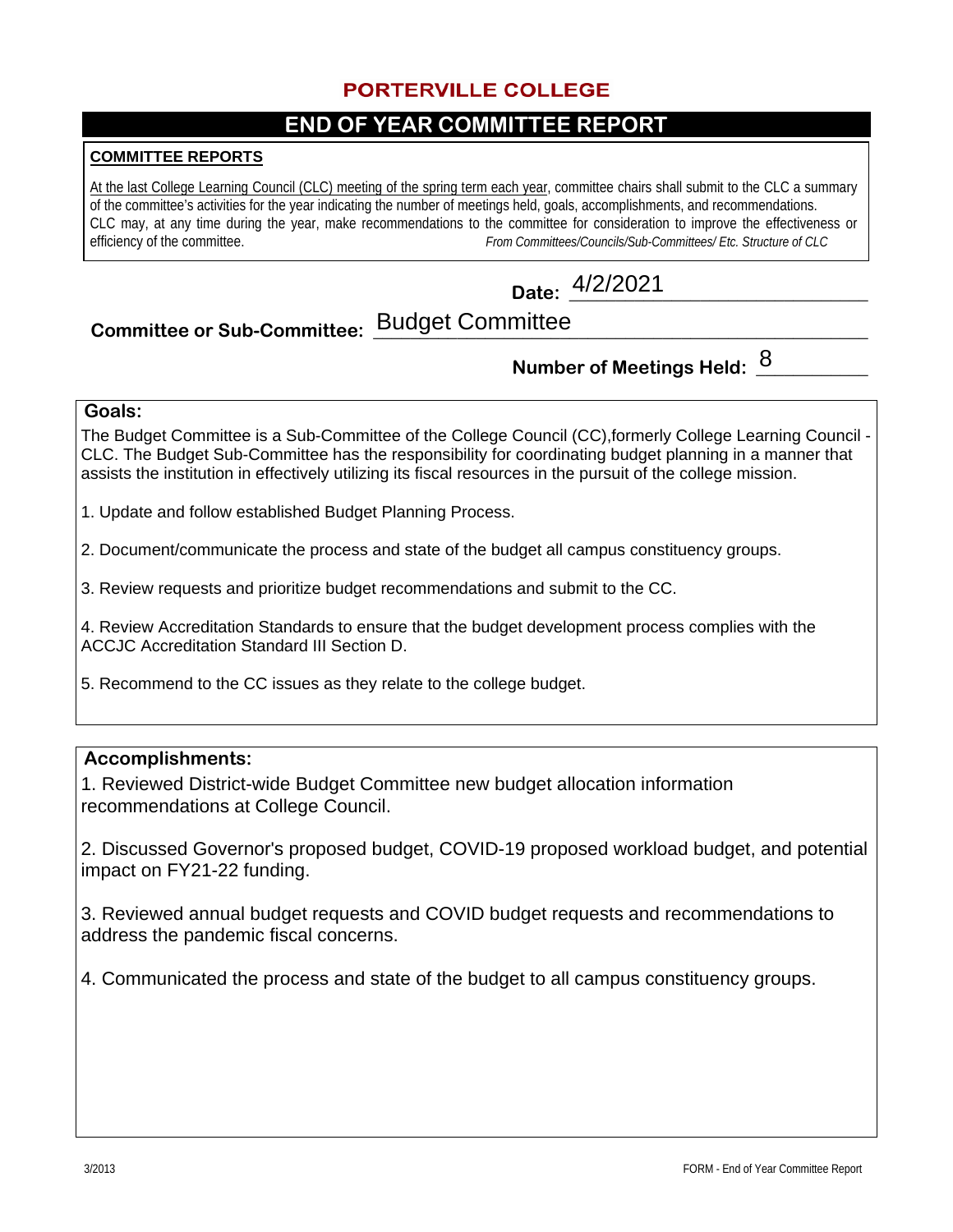#### **Recommendations:**

• It is recommended that the campus & District Office continue to provide information on the impact of the new funding formula on ongoing operations.

• PC Budget Committee recommends that the impact of budget revisions be evaluated again in the Fall when more information is available on the new funding formula and KCCD allocations.

• PC Budget Committee recommends incorporating the review and completion of a logic map in the FY21-22 committee calendar.

Submitted to CLC by: **Arlitha Harmon, VP of Finance & Administrative Services**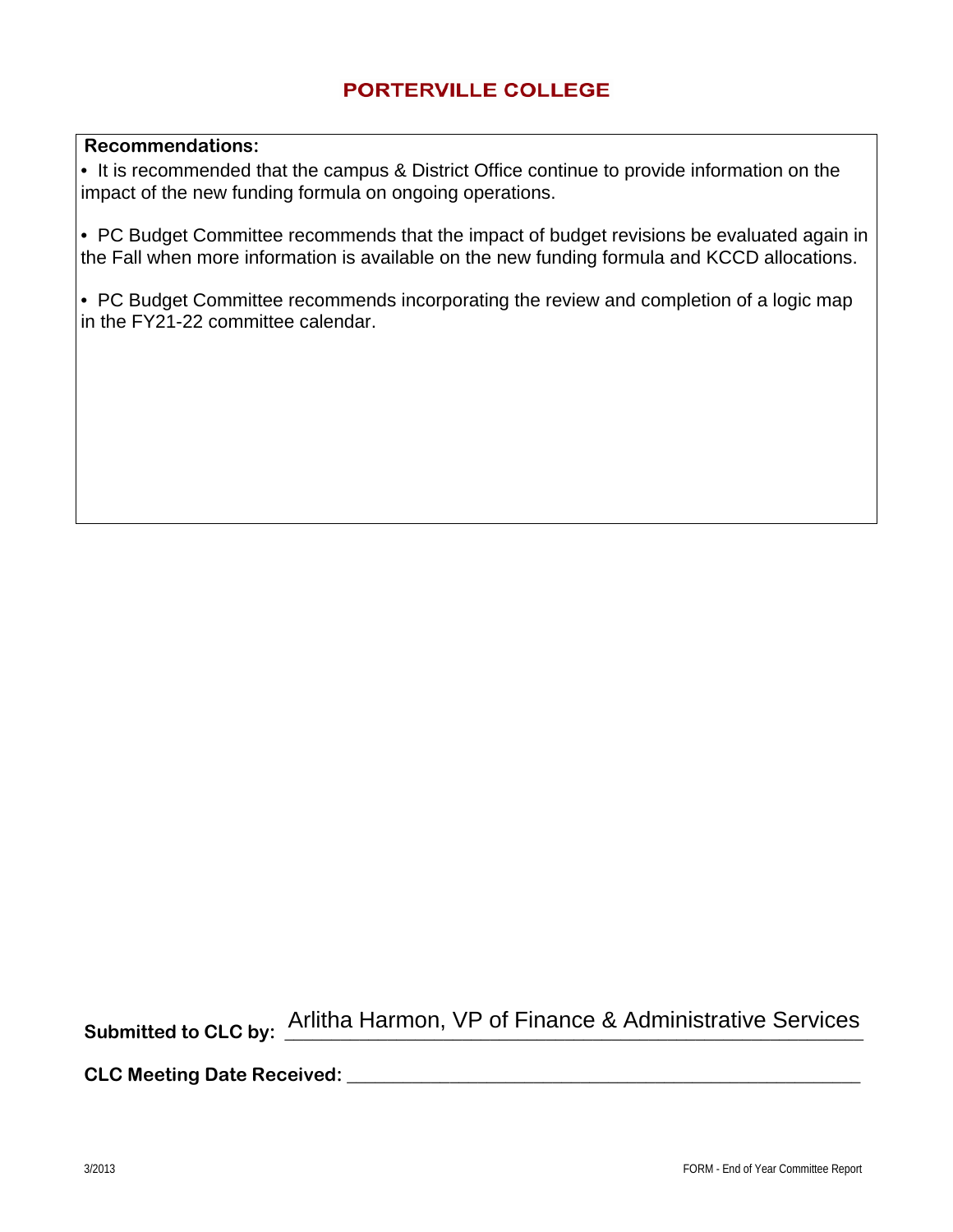## **END OF YEAR COMMITTEE REPORT**

#### **COMMITTEE REPORTS**

At the last College Council (CC) meeting of the spring term each year, committee chairs shall submit to CC a summary of the committee's activities for the year indicating the number of meetings held, goals, accomplishments, and recommendations. CC may, at any time during the year, make recommendations to the committee for consideration to improve the effectiveness or efficiency of the committee. *From Committees/Councils/Sub-Committees/Etc. Structure of CC*

**Date: \_\_\_\_\_\_\_\_\_\_\_\_\_\_\_\_\_\_\_\_\_\_\_\_\_\_\_\_\_\_\_\_**  3/3/2021

**Committee or Sub-Committee: \_\_\_\_\_\_\_\_\_\_\_\_\_\_\_\_\_\_\_\_\_\_\_\_\_\_\_\_\_\_\_\_\_\_\_\_\_\_\_\_\_\_\_\_\_\_\_\_\_\_\_\_\_**  Curriculum

## Number of Meetings Held: <sup>14</sup>

#### **Goals:**

1. To keep all courses and programs up to date with timely revisions.

2. To monitor state and national trends in curriculum and respond accordingly on our campus for the benefit of the student.

3. To continually provide training and support to faculty in eLumen as necessary.

4. To begin the systematic and continuing review of all programs on a regular cycle similar to our 4 year cycle on course review.

5. To work on language to allow flexibility with Distance Education in the event of emergencies.

#### **Accomplishments:**

I would like to commend the members of the Curriculum Committee for their commitment and dedication to the curriculum process and our students.

1) Initiated an ongoing and regular review process for all programs (degrees, certificates and job skills) in eLumen.

2) Increased curriculum faculty training in the use of eLumen by provide regularly scheduled training sessions as well as additional sessions as requested.

3) Completed emergency DE approval for all Porterville College courses.

4) Completed language to allow flexibility with Distance Education in the event of emergencies.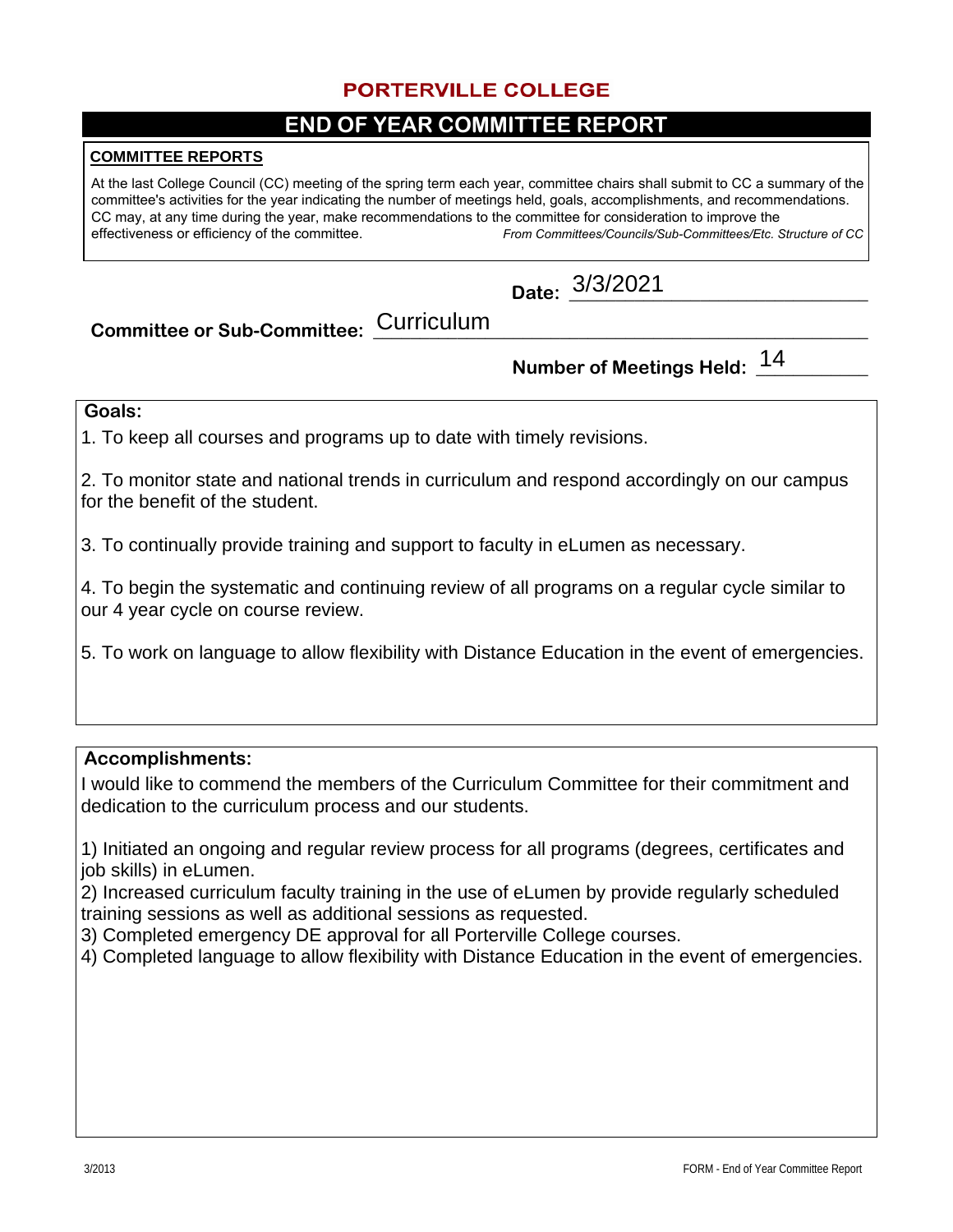#### **Recommendations:**

1. Continue to train Faculty as necessary in the use of eLumen.

2. To continue to revise the Curriculum process as necessary.

3. To monitor state and national trends in curriculum and respond accordingly on our campus for the benefit of the students.

- 4. Refine the process for reviewing programs in eLumen
- 5. Revise and update the Curriculum Handbook to reflect new processes.

6. Maintain integrity of the Curricular process during the Pandemic.

Submitted to CC by: Richard Goode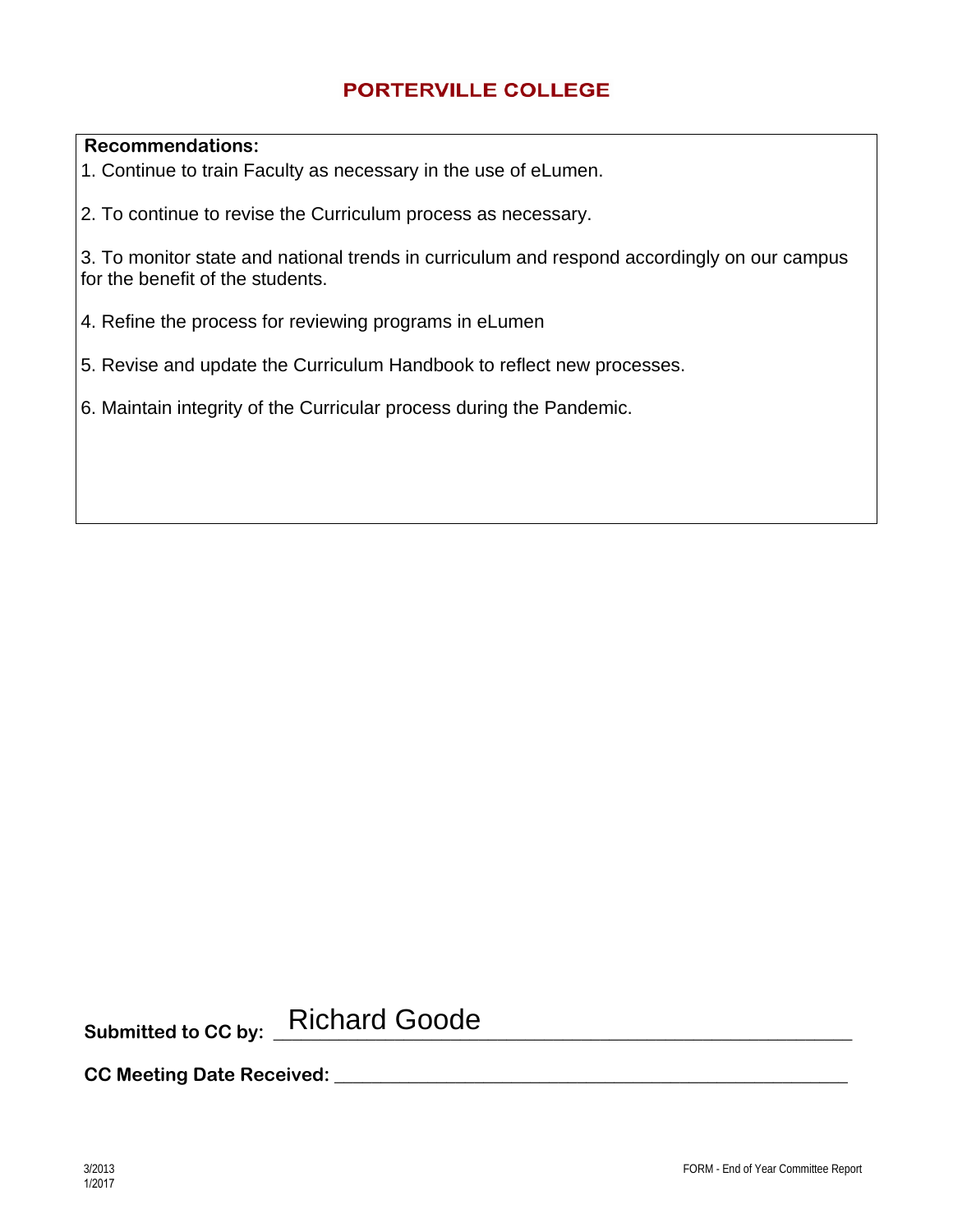## **END OF YEAR COMMITTEE REPORT**

#### **COMMITTEE REPORTS**

At the last College Council (CC) meeting of the spring term each year, committee chairs shall submit to CC a summary of the committee's activities for the year indicating the number of meetings held, goals, accomplishments, and recommendations. CC may, at any time during the year, make recommendations to the committee for consideration to improve the effectiveness or efficiency of the committee. *From Committees/Councils/Sub-Committees/Etc. Structure of CC*

## **Date: \_\_\_\_\_\_\_\_\_\_\_\_\_\_\_\_\_\_\_\_\_\_\_\_\_\_\_\_\_\_\_\_**  April 6, 2021

## **Committee or Sub-Committee: \_\_\_\_\_\_\_\_\_\_\_\_\_\_\_\_\_\_\_\_\_\_\_\_\_\_\_\_\_\_\_\_\_\_\_\_\_\_\_\_\_\_\_\_\_\_\_\_\_\_\_\_\_**  Distance Education

## Number of Meetings Held: 7

**Goals:**

- 1. Review and update appropriate guidance for online instruction.
- 2. Review, update, and implement the local POCR process.

#### **Accomplishments:**

- 1. Created a Zoom Guidance document for PC Faculty in accordance with FERPA.
- 2. Made minor updates to the "Online Teaching Handbook."
- 3. Made procedural change so that decisions about Canvas changes are routed through the DE Committee for approval.
- 4. Developed an alternative clearance for online teaching, for instructors who feel their
- experience has prepared them and they want to avoid taking the required courses.
- 5. Approved the change to the Turnitin Canvas plagiarism framework.
- 6. Approved the inclusion of a link to online tutoring in all Canvas shells.
- 7. Secured funding for the launch of PC-POCR (Porterville College Peer Online Course Review).
- 8. Began accepting courses for PC-POCR review.
- 9. Began offering courses specifically for understanding the CVC-OEI Course Design Rubric.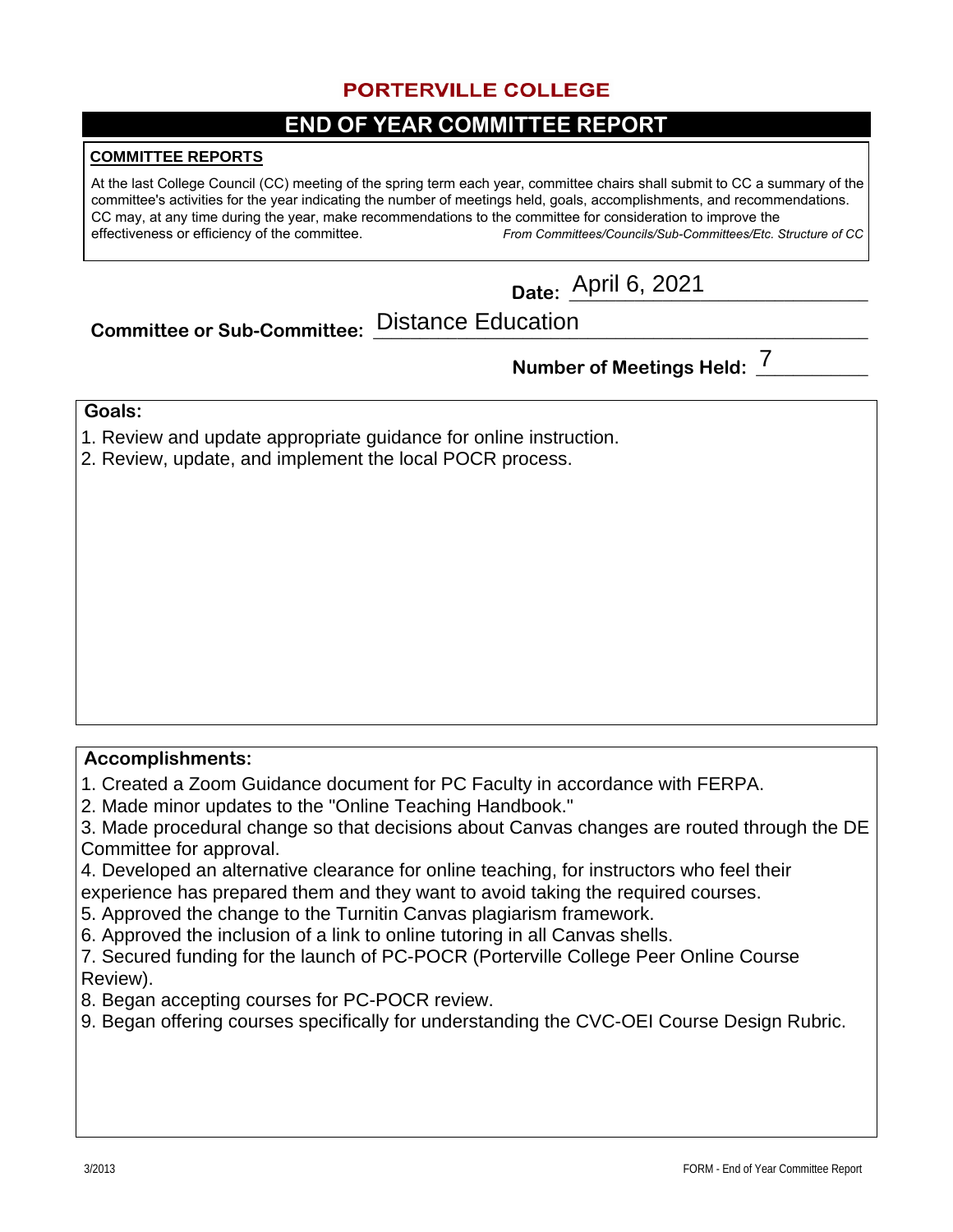#### **Recommendations:**

1. Review and update Online Teaching Handbook.

2. Consider process that ensures online courses are accessible.

3. Consider how to address online synchronous instruction, in the event it persists beyond the pandemic.

4. Consider how to address HyFlex courses moving forward.

- 5. Consider adopting an equity rubric.
- 6. Try to get agreement on definitions for various DE course modalities across the district.

7. Improve transparency of DE course modalities and requirements of students in particular course sections, in a visible location for students prior to registering for courses. (e.g.

synchronous vs. asynchronous, hyflex clearly explained, hardware requirements, requirements for any place-based testing, etc.)

Submitted to CC by: Sarah Phinney

CC Meeting Date Received: **We are all assets a set of the set of the set of the set of the set of the set of the set of the set of the set of the set of the set of the set of the set of the set of the set of the set of the**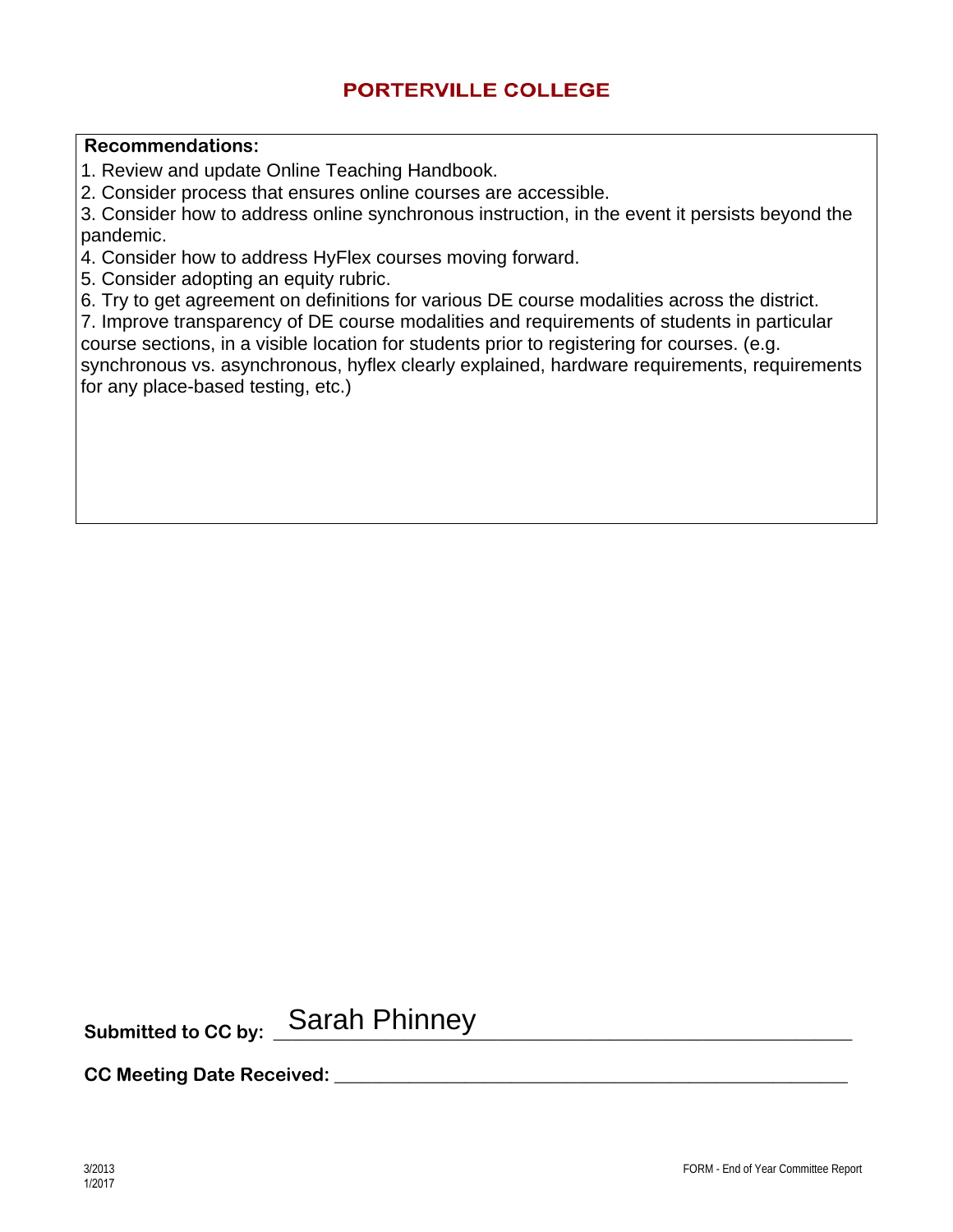## **END OF YEAR COMMITTEE REPORT**

#### **COMMITTEE REPORTS**

At the last College Council (CC) meeting of the spring term each year, committee chairs shall submit to CC a summary of the committee's activities for the year indicating the number of meetings held, goals, accomplishments, and recommendations. CC may, at any time during the year, make recommendations to the committee for consideration to improve the effectiveness or efficiency of the committee. *From Committees/Councils/Sub-Committees/Etc. Structure of CC*

Date:

## Committee or Sub-Committee: Enrollment Management

## Number of Meetings Held: <sup>11</sup>

**Goals:**

Continue refining strategic enrollment management by evaluating course offerings to maximize student completion within three areas:

Daytime scheduled courses,

Evening scheduled courses,

Online scheduled courses.

Incorporate enrollment management dashboards into schedule planning.

#### **Accomplishments:**

Survived a tumultuous and dynamic year.

All courses were converted for virtual learning. All faculty completed at least one District virtual learning workshop or otherwise qualified for virtual instruction.

Acknowledged that sometimes being forced to change is necessary and okay. In some cases, we didn't think we could teach it online, but discovered we could.

Increased the number of dual enrollment sections.

Implemented dynamic forms, to include electronic signatures and fillable PDFs.

Implemented course/section coding changes in the schedule to differentiate between synchronous and asynchronous.

Approved the use of HyFlex instructional implementation.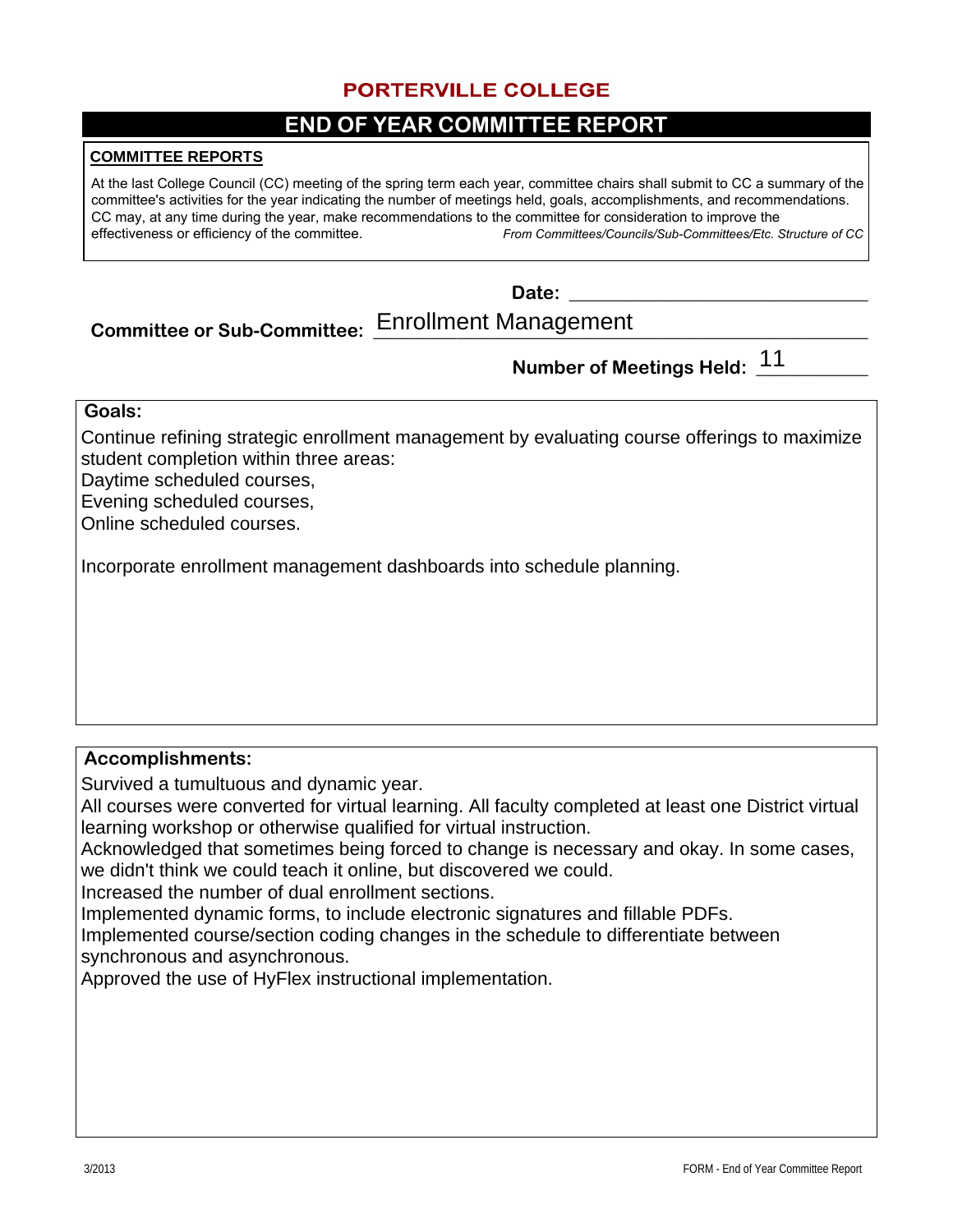#### **Recommendations:**

Improve dual enrollment efficiencies Update enrollment management plan Fully implement paperless forms Incorporate recruitment tool Evaluate and adjust HyFlex instruction

**Submitted to CC by: \_\_\_\_\_\_\_\_\_\_\_\_\_\_\_\_\_\_\_\_\_\_\_\_\_\_\_\_\_\_\_\_\_\_\_\_\_\_\_\_\_\_\_\_\_\_\_\_\_\_\_\_\_\_\_\_\_\_\_\_\_\_**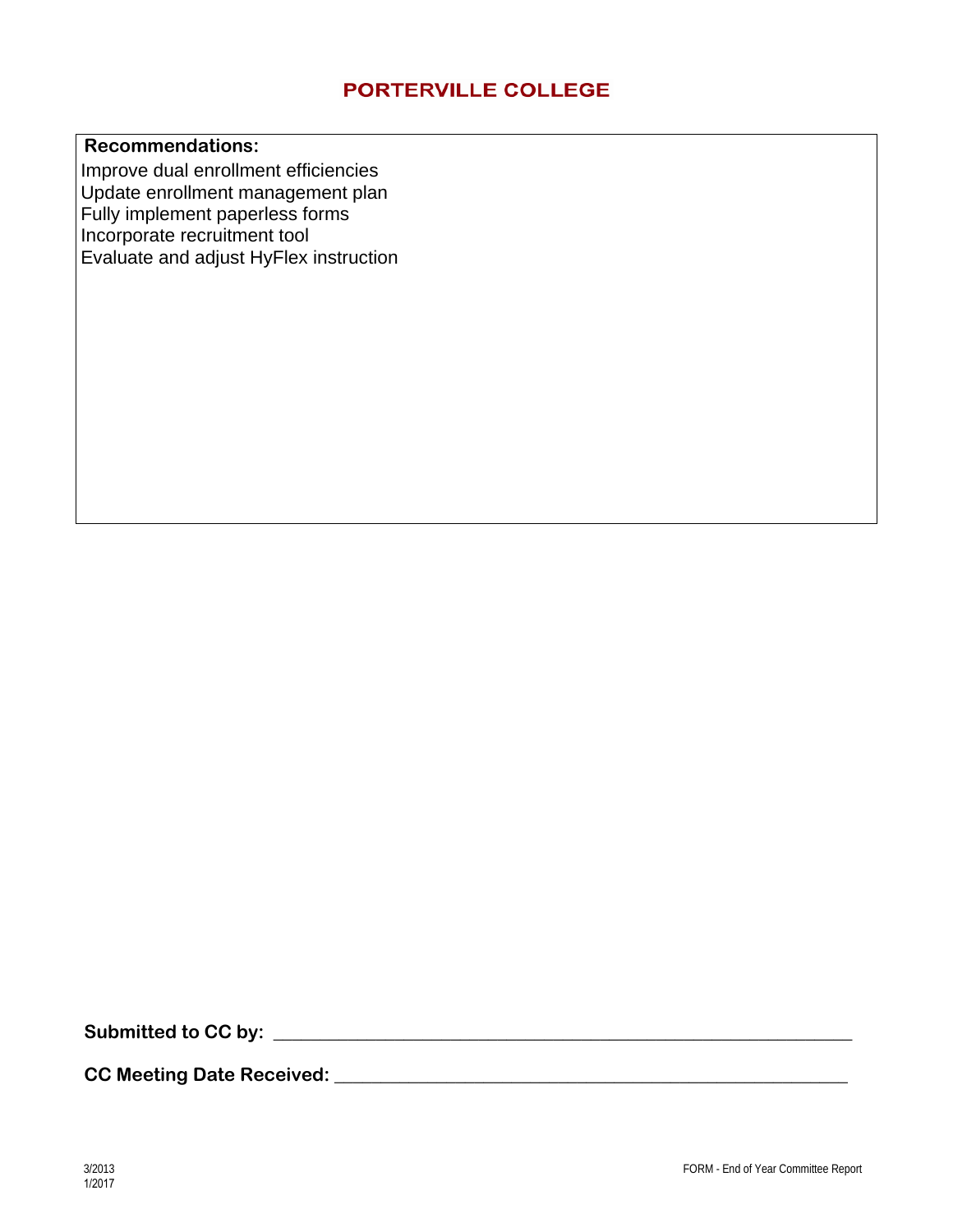## **END OF YEAR COMMITTEE REPORT**

#### **COMMITTEE REPORTS**

At the last College Council (CC) meeting of the spring term each year, committee chairs shall submit to CC a summary of the committee's activities for the year indicating the number of meetings held, goals, accomplishments, and recommendations. CC may, at any time during the year, make recommendations to the committee for consideration to improve the effectiveness or efficiency of the committee. *From Committees/Councils/Sub-Committees/Etc. Structure of CC*

**Date: \_\_\_\_\_\_\_\_\_\_\_\_\_\_\_\_\_\_\_\_\_\_\_\_\_\_\_\_\_\_\_\_**  4/5/2021

## Committee or Sub-Committee: Facilities Planning Advisory Sub-Committee

## Number of Meetings Held: <sup>1</sup>

#### **Goals:**

1. Review and respond to facility and infrastructure recommendations submitted by any interested party.

2. Give reports on activities, issues, and recommendations of the constituencies represented on the committee.

3. Function as liaison between the college President and the constituent groups represented concerning issues of facilities and infrastructure planning.

4. Review and recommend facilities and planning projects on consort with college and district policies and procedures.

5. Provide research on issues from groups represented as requested by the college President.

#### **Accomplishments:**

There was one meeting held in the 2020-21 academic year - December 3, 2020 and there is one scheduled for May 5, 2021.

December 3, 2020: 1. Report of KCCD Facilities regarding Porterville College

- 2. Report of Porterville College's Safety and Security Update
- 3. Review of M&O Project Update

 a. Review of ongoing projects at Porterville College including HVAC upgrades and water main/pipe replacements near Student Center.

4. Review of Campus Space Planning

 a. Review of upcoming projects at Porterville College including Stadium upgrades, Allied Health Building, possible Career Technology Education Building, new land acquisition,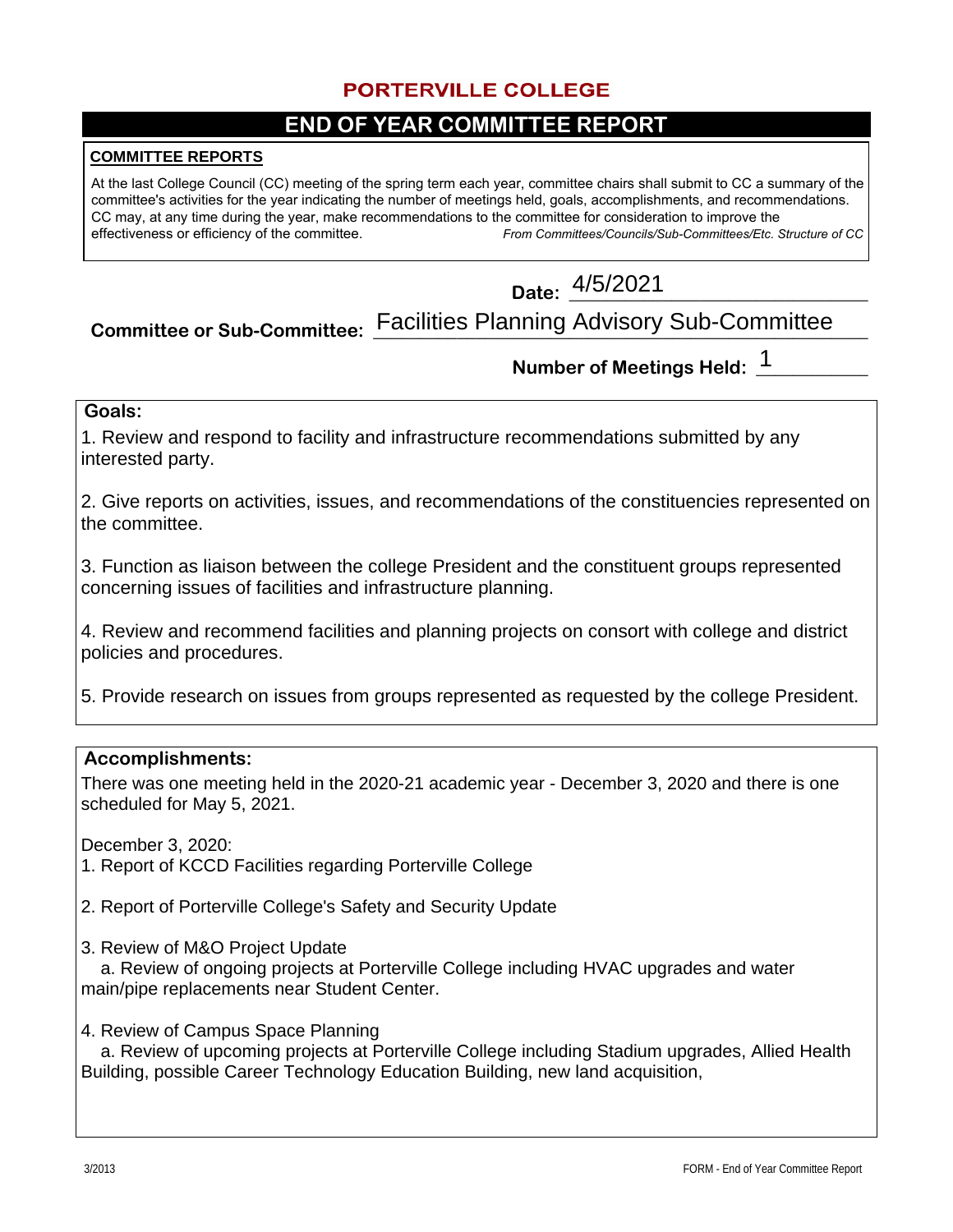#### **Recommendations:**

1. To continue to keep the Porterville College staff informed of all scheduled maintenance projects and future planning of the campus.

2. To continue to solicit input on all areas of the campus needing improvement.

Submitted to CC by: Claudia Habib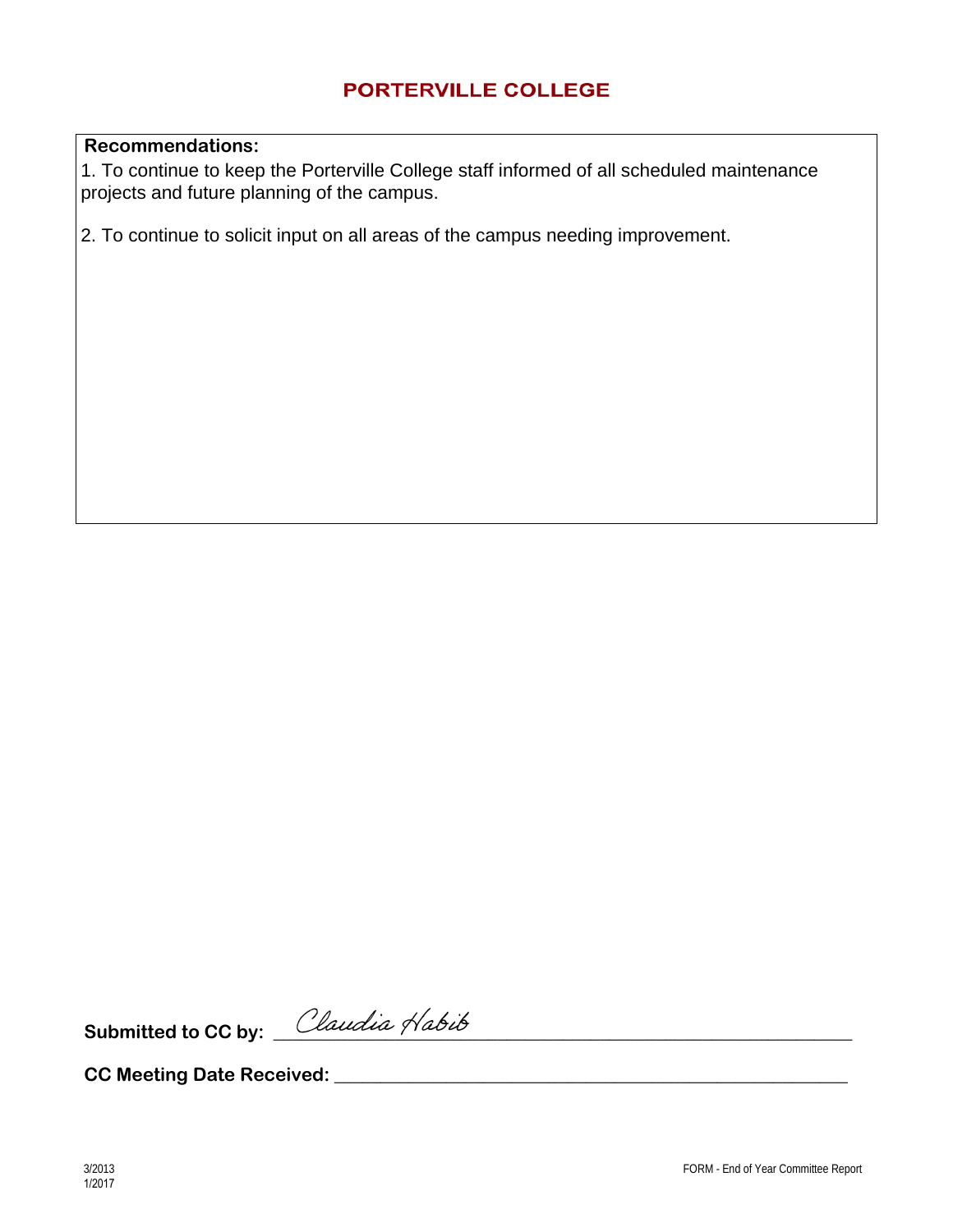## **END OF YEAR COMMITTEE REPORT**

#### **COMMITTEE REPORTS**

At the last College Council (CC) meeting of the spring term each year, committee chairs shall submit to CC a summary of the committee's activities for the year indicating the number of meetings held, goals, accomplishments, and recommendations. CC may, at any time during the year, make recommendations to the committee for consideration to improve the effectiveness or efficiency of the committee. *From Committees/Councils/Sub-Committees/Etc. Structure of CC*

**Date: \_\_\_\_\_\_\_\_\_\_\_\_\_\_\_\_\_\_\_\_\_\_\_\_\_\_\_\_\_\_\_\_**  4/8/2021

## **Committee or Sub-Committee: \_\_\_\_\_\_\_\_\_\_\_\_\_\_\_\_\_\_\_\_\_\_\_\_\_\_\_\_\_\_\_\_\_\_\_\_\_\_\_\_\_\_\_\_\_\_\_\_\_\_\_\_\_**  Grants Committee

## Number of Meetings Held: <u>6</u>

#### **Goals:**

1. Maintain a list of prioritized needs of the college that might be served through seeking grants.

2. Research available grant opportunities that might serve the identified college needs.

3. Oversee the grant application process, including a review of the research, evaluation, and long-term planning and budgetary implications of any potential grant application.

4. Maintain a grant website so that potential applicants among the college staff have the information necessary to complete the process successfully.

#### **Accomplishments:**

• The committee reviewed the District grant procedures, forms, and Campus Grant Oversight charge. This review resulted in the creation of a Canvas Grant 101 Course.

• Several committee members participated in the District-wide Grant Training Series.

• The committee reviewed federal, state, and non-profit grant opportunities and attended grant intent webinars making recommendations to College Council. This resulted in members assisting in securing grant program funding for PC.

• The committee is developing a addendum grant form to provide additional campus guidance.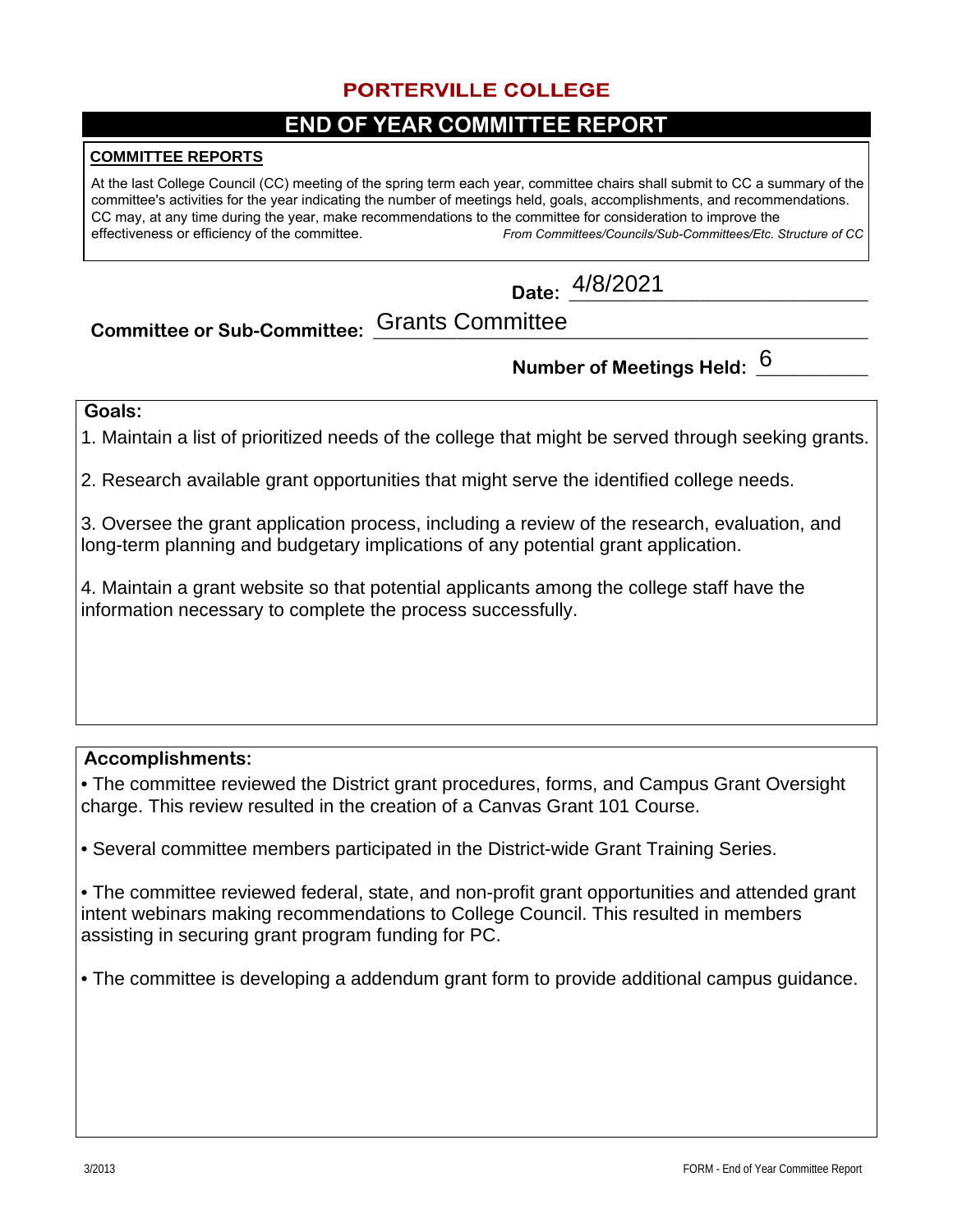#### **Recommendations:**

• Continue to develop and finalize the addendum grant form to provide additional campus guidance.

• Continue to document the Grant Oversight Committee processes and collaborate with Strategic Planning to identify grant program initiatives.

**Submitted to CC by: \_\_\_\_\_\_\_\_\_\_\_\_\_\_\_\_\_\_\_\_\_\_\_\_\_\_\_\_\_\_\_\_\_\_\_\_\_\_\_\_\_\_\_\_\_\_\_\_\_\_\_\_\_\_\_\_\_\_\_\_\_\_**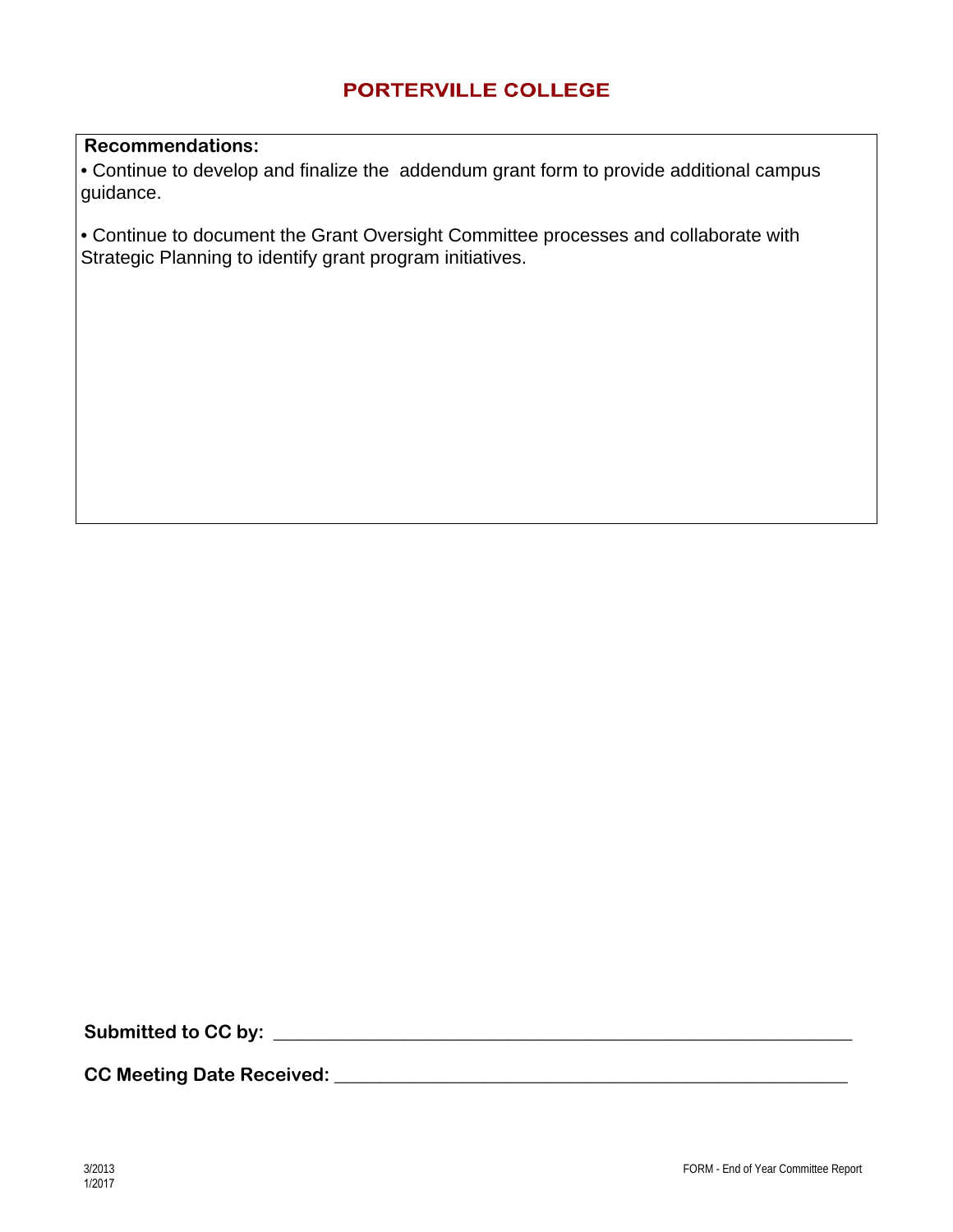## **END OF YEAR COMMITTEE REPORT**

#### **COMMITTEE REPORTS**

At the last College Council (CC) meeting of the spring term each year, committee chairs shall submit to CC a summary of the committee's activities for the year indicating the number of meetings held, goals, accomplishments, and recommendations. CC may, at any time during the year, make recommendations to the committee for consideration to improve the effectiveness or efficiency of the committee. *From Committees/Councils/Sub-Committees/Etc. Structure of CC*

**Date: \_\_\_\_\_\_\_\_\_\_\_\_\_\_\_\_\_\_\_\_\_\_\_\_\_\_\_\_\_\_\_\_**  4/8/2021

Committee or Sub-Committee: Information Technology (IT) Names and Sub-

## Number of Meetings Held: <u>6</u>

#### **Goals:**

- Provide guidance on technology service and support for campus and remote staff

- Ensure technology is available for student access

- Ensure campus technology infrastructure is properly working and configured to provide access both on campus and remote.

#### **Accomplishments:**

- Annual review of IT Committee membership, function and Mission Statement
- Worked to help implement the PC Tech Navigators student support system.
- Order of new computers for Commons areas and two new laptop carts

- Discussed the check out equipment to staff for remote work from home, such as laptops, monitors, headsets, Wi-Fi hot spots and document cameras.

- Discussed the order, configuration and checkout of over 200 laptops to students.
- Discussed the initial and completion steps for the campus parking lot Wi-Fi project.
- Discussed the changes to the Canvas support and the affects on students and faculty.

- Discussed the implementation of the Mitel soft phone feature to allow staff to answer their campus telephone extension remotely.

- Discussed the changes and operation of Adobe Sign.
- Discussed the new policy for staff network passwords to be 15 characters in length
- Discussed the installation and configuration of new battery backup unit for the main campus data room.
- Discussed the implementation of Microsoft Teams
- Discussed the new equipment needed for hybrid smart classrooms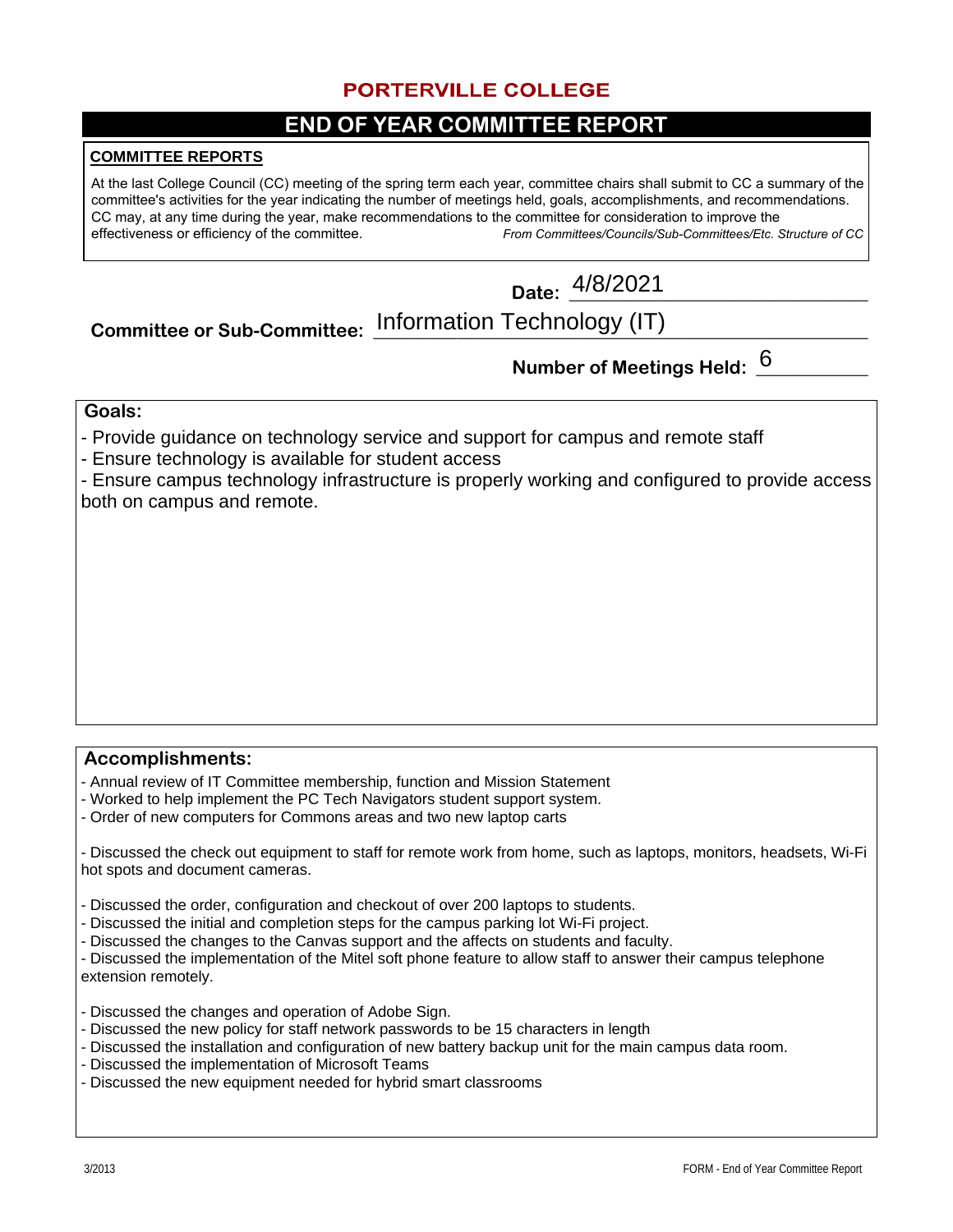#### **Recommendations:**

- Continue to assess the technology needs of the campus

- Evaluate and implement new technologies for the classrooms for remote and enhanced teaching.

- Work with District IT to address all campus Wi-Fi needs and support

Submitted to CC by: <u>Jay Navarrette</u>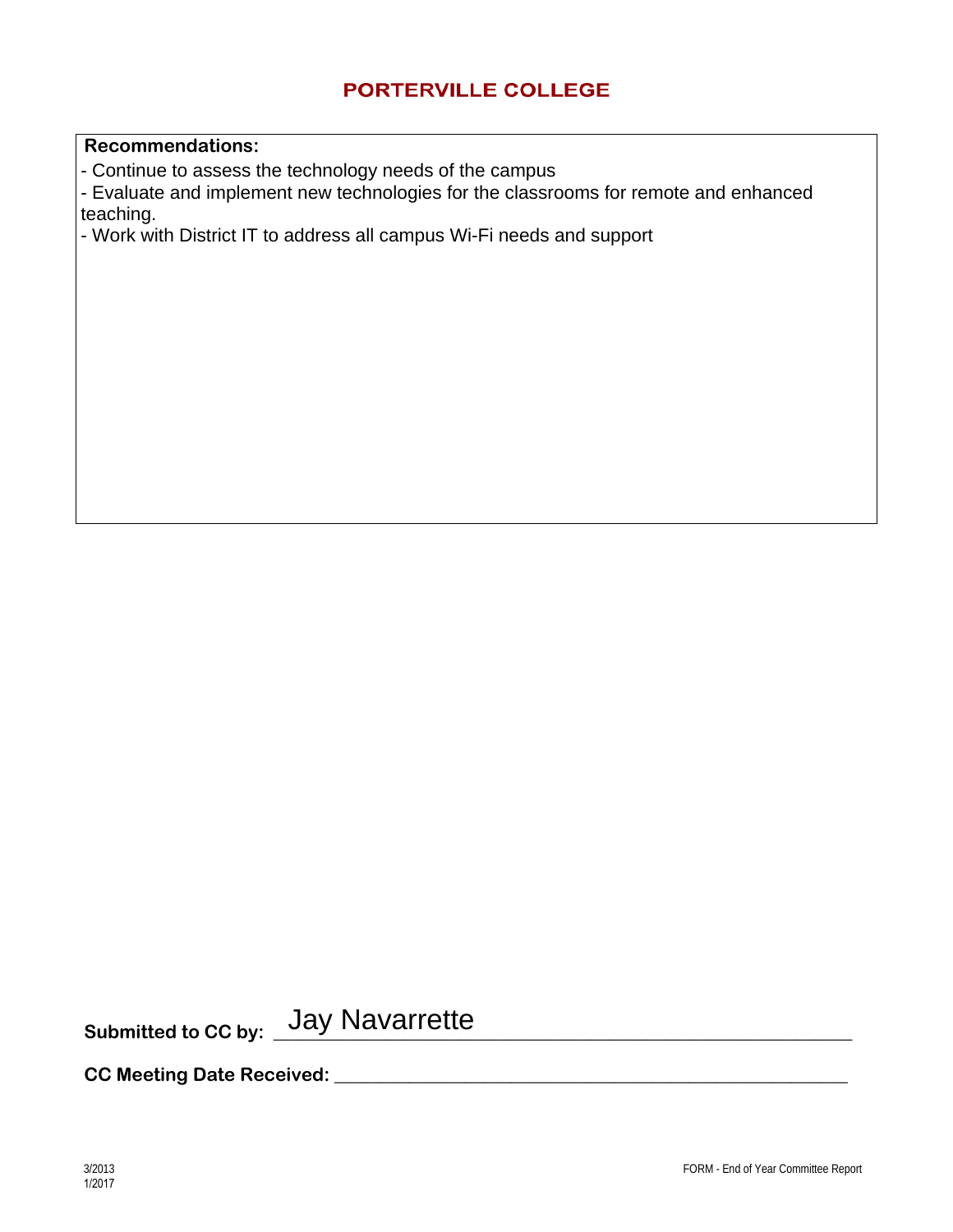## **END OF YEAR COMMITTEE REPORT**

#### **COMMITTEE REPORTS**

At the last College Council (CC) meeting of the spring term each year, committee chairs shall submit to CC a summary of the committee's activities for the year indicating the number of meetings held, goals, accomplishments, and recommendations. CC may, at any time during the year, make recommendations to the committee for consideration to improve the effectiveness or efficiency of the committee. *From Committees/Councils/Sub-Committees/Etc. Structure of CC*

**Date: \_\_\_\_\_\_\_\_\_\_\_\_\_\_\_\_\_\_\_\_\_\_\_\_\_\_\_\_\_\_\_\_**  4/14/2021

**Committee or Sub-Committee: Outcomes Committee 200000000000000000000000000000000** 

Number of Meetings Held: <sup>8</sup>

**Goals:**

- **Align with Guided Pathways/Pirate Maps to create a cohesive and efficient process for ensuring student learning**
- **Promote faculty use of the Canvas Outcomes page to the degree that all faculty now how to get to it and have watched the appropriate video guide for their outcomes**
- **Use the orientation video effectively for new and returning Outcomes Committee representatives at the beginning of the fall and spring semesters**
- **Figure out a simple and effective way to align the PC Outcomes Database and eLumen**
- **Complete a rotation in the assessment cycle for GELO #4, GELO #5, and GELO #6**
- **Complete a rotation in the assessment cycle for ILO #5, ILO #1, and ILO #2**
- **Have the outcomes coordinator visit a division meeting for each of the divisions to discuss that division's status**
- **Bring back snacks to the meetings**

#### **Accomplishments:**

- **Creation of an Outcomes Canvas page that houses all of the information an employee of Porterville College needs to know about outcomes**
- **Creation of "An Instructor's Guide to Completing a Rotation in the SLO Cycle," a how-to video guide that covers everything faculty at PC need to know about SLOs**
- **Creation of "A Guide to Creating and Assessing SAOs," a how-to video guide that covers everything Student Services faculty, classified, and staff at PC need to know about SAOs**
- **Creation of "What to Do When You Find Yourself on the Outcomes Committee," a how-to video guide that covers everything division representatives need to know about their role as OC division representatives**
- **Simplified the form for division collection of SLO assessments**
- **Completed an assessment cycle for more PLOs than PC has in previous years**
- **Facilitated the assessment of GELO #3 and began the facilitation of assessment of GELO #4 and GELO #5**
- **Facilitated the assessment of ILO #3 and began the facilitation of assessment of ILO #4**
- **Updated the PC Outcomes Database to make it current**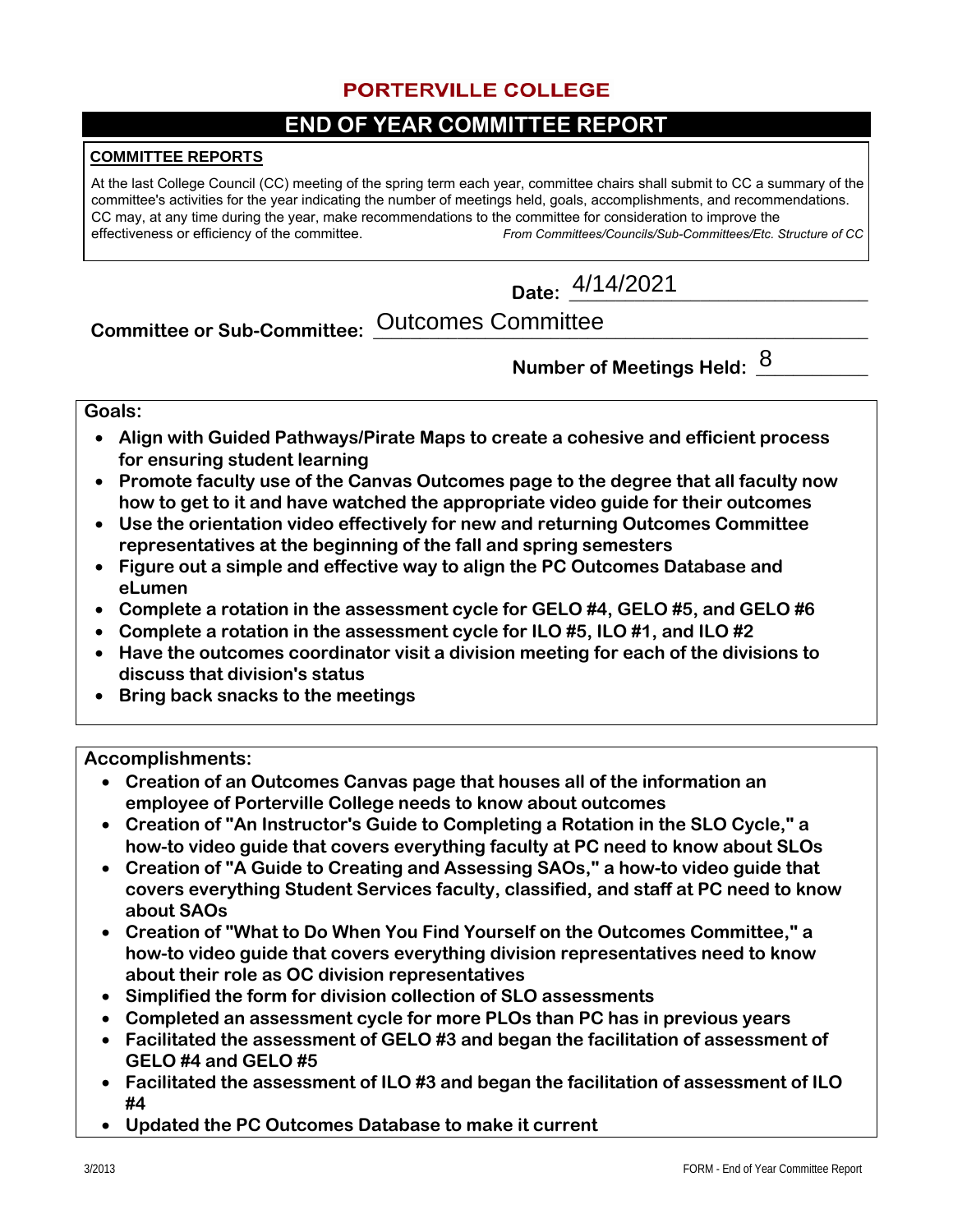**Recommendations:** 

- **The Outcomes Committee and the Guided Pathways team need to work together closely to align outcomes with pillar 4**
- **Use Canvas Studio Insights to ensure people are watching the tutorial videos and division representatives can hold them accountable for outcomes work**
- DfcachY'h Y'7 Ubj Ug'Ci hWca Yg'dUJ Y'Ug'U'cbY!ghcd'g\cd'Zcf'U`'h lbj g'ci hWca Yg
- **Divisions need to help the Outcomes Committee representative to fully complete his or her job by cooperating in assessments and discussions and promptly and thoroughly completing outcomes work**
- **The outcomes coordinator should continue to facilitate GELO assessments with the Curriculum Committee**
- **The outcomes coordinator should continue to facilitate ILO assessments with College Council**
- **We should return to face-to-face meetings so that we can have snacks**

**Submitted to CC by: \_\_\_\_Melissa Long\_\_\_\_\_\_\_\_\_\_\_\_\_\_\_\_\_\_\_\_\_\_\_\_\_\_\_\_\_\_\_\_\_\_\_\_\_\_\_\_\_\_\_\_\_**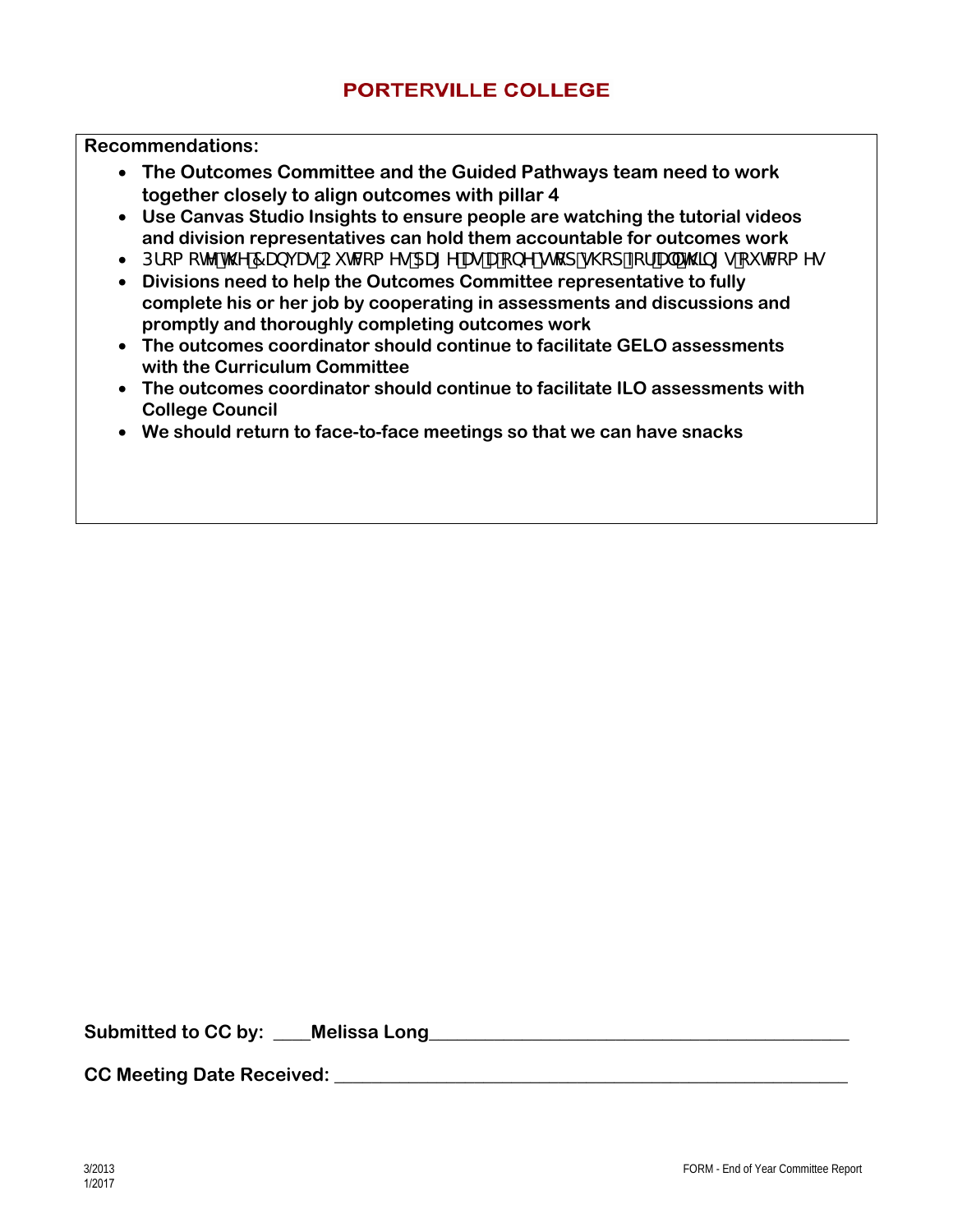## **END OF YEAR COMMITTEE REPORT**

#### **COMMITTEE REPORTS**

At the last College Council (CC) meeting of the spring term each year, committee chairs shall submit to CC a summary of the committee's activities for the year indicating the number of meetings held, goals, accomplishments, and recommendations. CC may, at any time during the year, make recommendations to the committee for consideration to improve the effectiveness or efficiency of the committee. *From Committees/Councils/Sub-Committees/Etc. Structure of CC*

**Date: \_\_\_\_\_\_\_\_\_\_\_\_\_\_\_\_\_\_\_\_\_\_\_\_\_\_\_\_\_\_\_\_**  4/7/2021

**Committee or Sub-Committee: \_\_\_\_\_\_\_\_\_\_\_\_\_\_\_\_\_\_\_\_\_\_\_\_\_\_\_\_\_\_\_\_\_\_\_\_\_\_\_\_\_\_\_\_\_\_\_\_\_\_\_\_** 

# Outreach<br>
Number of Meetings Held: 8

**Goals:**

Continue to create new and innovative ways to develop enrollment opportunities through Outreach and Marketing via remote or in-person.

Develop more partnerships and cultural events with Businesses and Organizations.

Offer virtual events, workshops, activities through an online platform.

Research various student recruitment technology - Banner Recruit or Navigate.

#### **Accomplishments:**

- 1. Purchased Wide Format Printer for internal printing of signs, flyer's, and banners. This has cut cost with outside vendors.
- 2. Financial Aid Services-Workshops/Campus Logic Online Platform implementation.
- 3. Next Gen Electronic Forms-Campus wide.
- 4. Counseling and Advising Virtual Services-Orientation, ASEPS, Workshops offered remotely for the High Schools.
- 5. Virtual RegFest, Virtual PC Connection, Virtual Pirate in a day enrollment events.
- 6. Partnership with California Farmworkers Foundation to coordinate outreach in rural communities.
- 7. Food Pantry Drive Thru and Awarded Laptops Drive Thru- Financial Aid.
- 8. Virtual campus tours.
- 9. Creation of How-To Videos across Student Services.
- 10. Educational Advisor training/rebranding marketing approach.
- 11. ESL Express Enrollment events on campus.
- 12. Virtual Job, College, and Career Fairs.
- 13. Learning Center services completely online with new STAR-CA program added to virtual tutoring options.
- 14. End of Year Recognition Drive Thru's.
- 15. Backpack/Supplies distribution Drive Thru's.
- 16. ID card Drive Thru's.
- 17. Lending Library/Tech Drive Thru.
- 18. Telehealth/TeleMental Health marketing and outreach.
- 19. KCCD App-Pre-screening/contact tracing implementation.
- 20. Student Services Drive Thru assistance event-First Week of school in Fall and Spring.
- 21. Partnership with Vandalia Elementary-Fast Forward to College Series.
- 22. Continued Partnership Development with community and industry partners.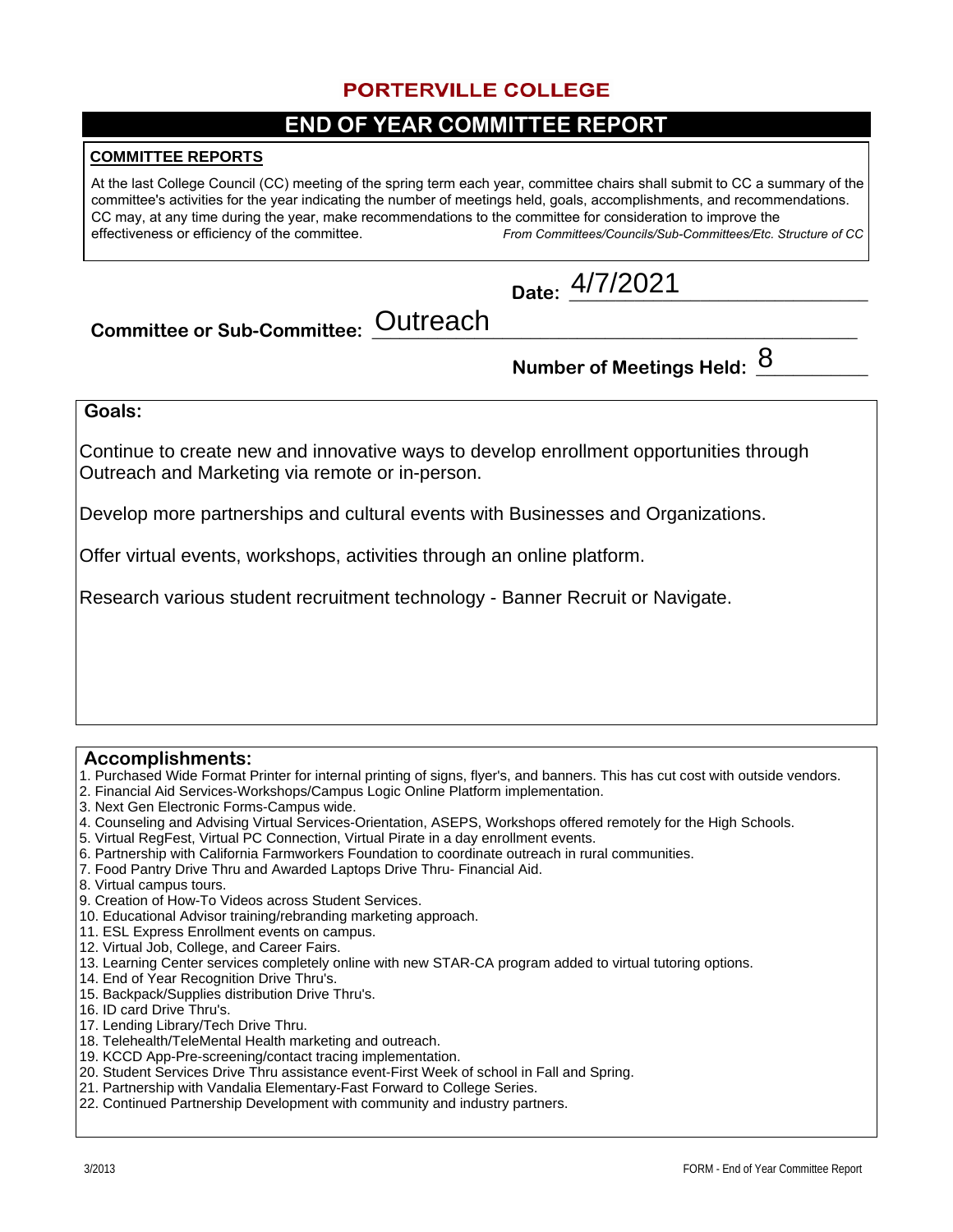#### **Recommendations:**

- 1. Develop new outreach materials for each division that includes new branding.
- 2. Development of new outreach presentations and materials for the Educational Advisor team.
- 3. Develop new community partnerships.
- 4. Continue innovative outreach for the new academic year.
- 5. Develop next steps for returning to campus/outreach and marketing to potential students.

Submitted to CC by: Erin Wingfield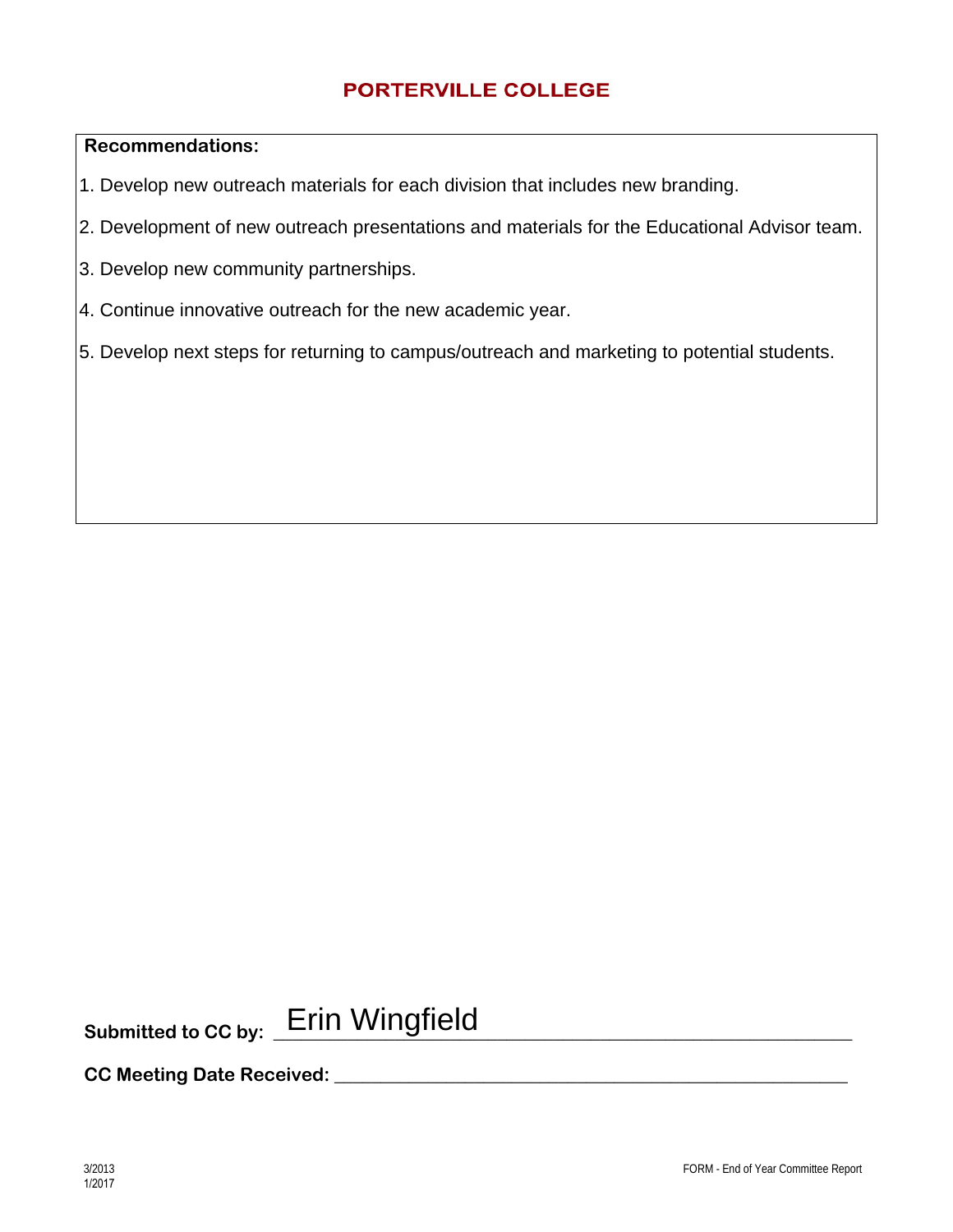## **END OF YEAR COMMITTEE REPORT**

#### **COMMITTEE REPORTS**

At the last College Council (CC) meeting of the spring term each year, committee chairs shall submit to CC a summary of the committee's activities for the year indicating the number of meetings held, goals, accomplishments, and recommendations. CC may, at any time during the year, make recommendations to the committee for consideration to improve the effectiveness or efficiency of the committee. *From Committees/Councils/Sub-Committees/Etc. Structure of CC*

**Date: \_\_\_\_\_\_\_\_\_\_\_\_\_\_\_\_\_\_\_\_\_\_\_\_\_\_\_\_\_\_\_\_**  4/6/21

## Committee or Sub-Committee: Pathways to Success and Equity Committee

## Number of Meetings Held: <sup>12</sup>

#### **Goals:**

To coordinate and communicate college-wide planning for identifying and implementing student success strategies across the campus. The goals of this committees is to identify specific plans to strategically across the campus. The goals of this committee is to identify specific plans to strategically address the five (5) California Community College Keys to Success: Priority Enrollment and Academic Standards; Redesigned Student support services, Transparency and Accountability; Streamlined transfer and improving basic skills instruction. This committee will identify task force groups as needed to concentrate on specific data and identify best practices to implement.

- 1) Design and implement first Pirate Maps Inquiry Completion Team.
- 2) Complete first and second phase of Pirate Maps 2-year plans.
- 3) Incorporate career and salary information into the second version of the Pirate Maps.
- 4) Establish milestones for second phase of 2-year plans.
- 5) Complete and approve plans.
- 6) Review Data Team recommendations.
- 7) Review and discuss student success and achievement data.

#### **Accomplishments:**

- 1) Submitted the Guided Pathways Scale of Adoption Report
- 2) Approved updated Committee Charter
- 3) Approved the revised Academic and Career Pathways proposal
- 4) Completed and submitted the Achieving the Dream 2020 Annual Reflection Report
- 5) Addressed Data Team recommendations: Recommendation 1 and Recommendation 2
- 6) Committee reviewed and discussed the changes from the state's baseline data for the

Student Success Metrics

- 7) Discussed Equity Gaps and made recommendations
- 8) Launched the Pirate Maps webpage
- 9) Entry Orientation Team streamlined the new student orientation
- 10) Selected a new Guided Pathways Faculty Co-Lead
- 11) Reviewed and discussed Student Focus Group Report
- 12) Reviewed and discussed the Student Success Dashboards

13) Approved two proposed Academic and Career Pathways to move forward to Academic

Senate, ASPC, Enrollment Management, and College Council for feedback and approval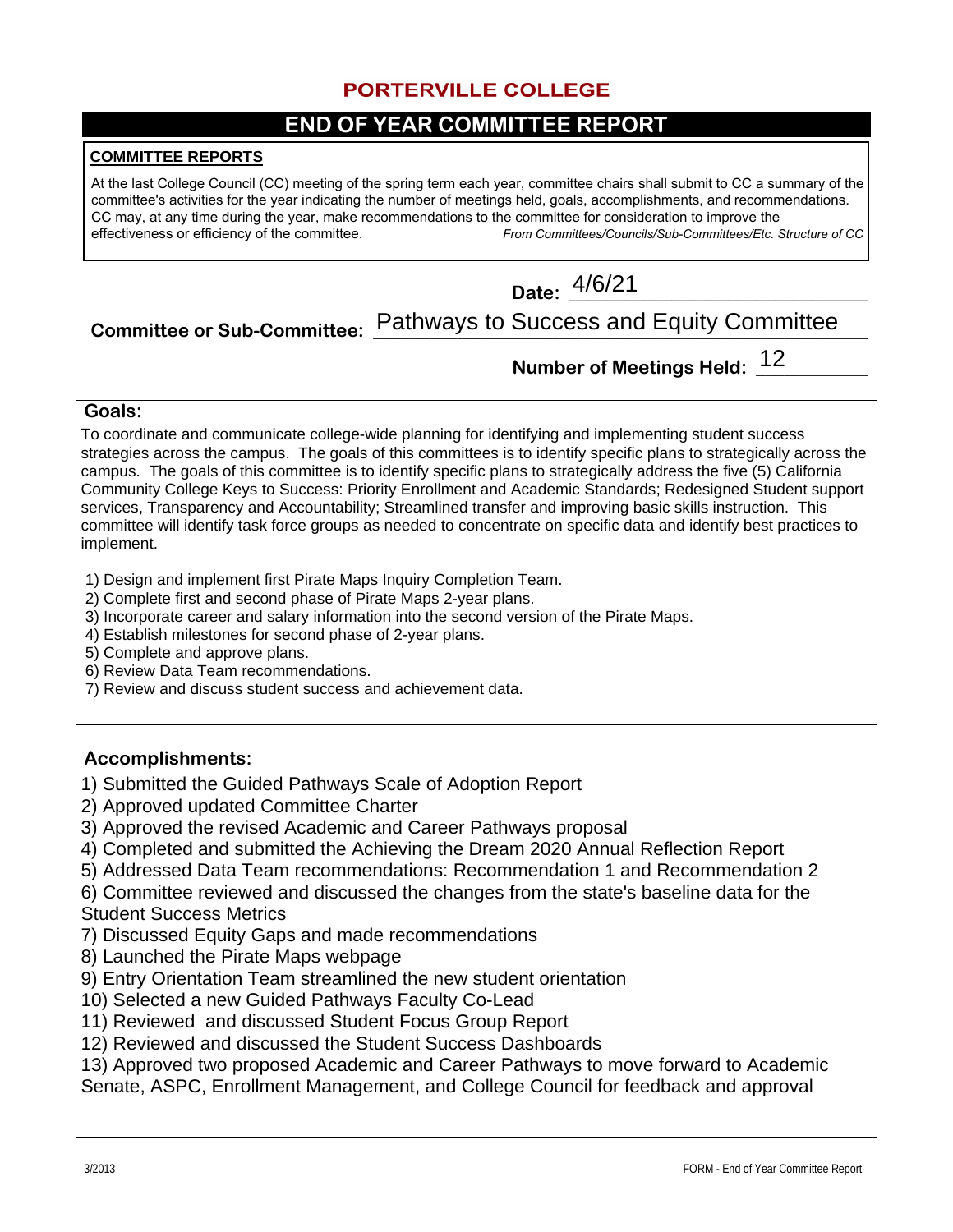#### **Recommendations:**

- 1) Implement second phase of the Pirate Maps Inquiry Completion Teams
- 2) Plan and implement Pillar 4 of Guided Pathways: Ensure Learning
- 3) Complete all 2-year plans
- 4) Align Guided Pathways work with Market Informed Strategies
- 5) Align Guided Pathways with Program Review and Strategic Planning
- 6) Use data/Equity Gaps/
- 7) Market and Brand Pathways processes
- 8) Begin the Logic Model process

Submitted to CC by: Primavera Arvizu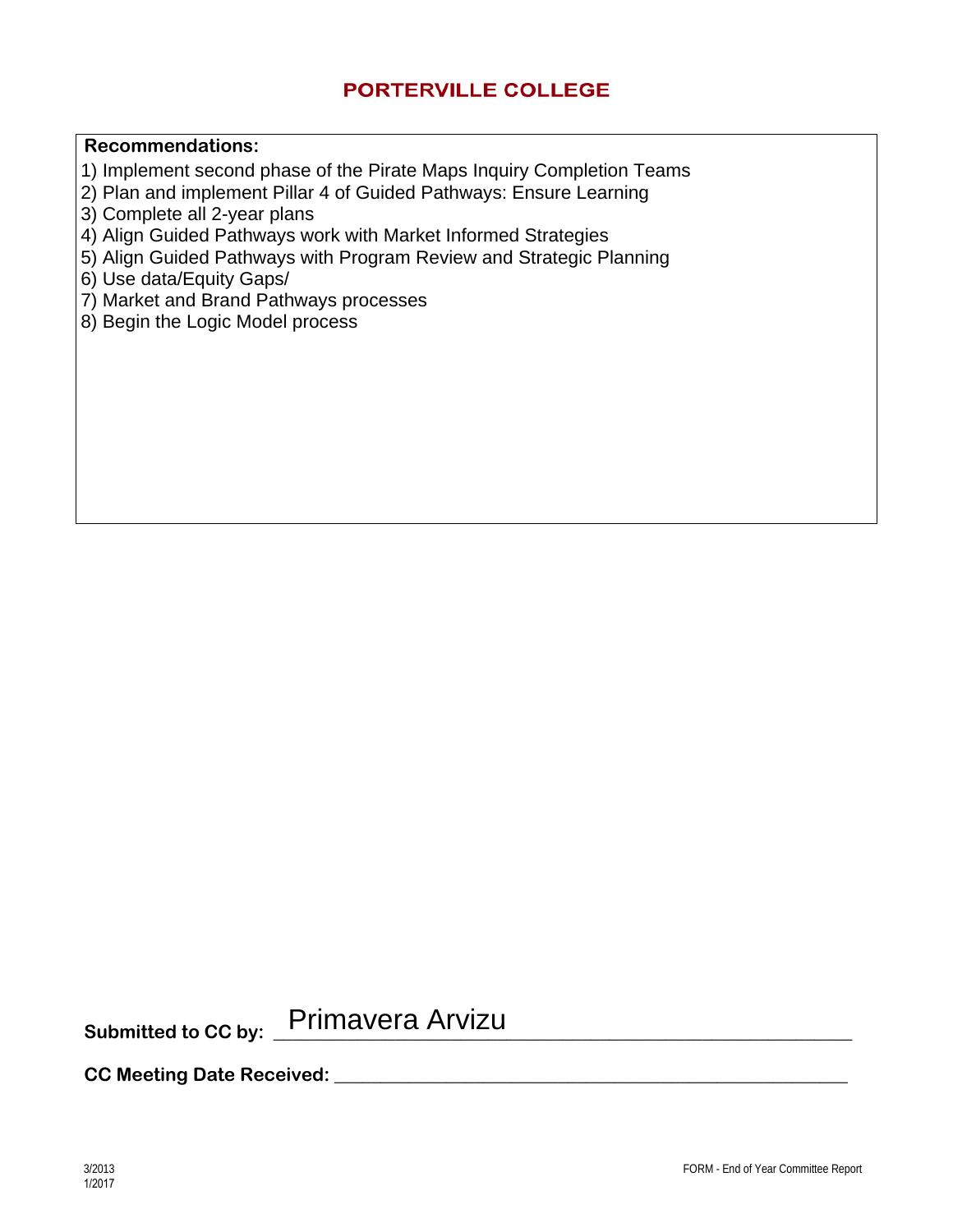## **END OF YEAR COMMITTEE REPORT**

#### **COMMITTEE REPORTS**

At the last College Council (CC) meeting of the spring term each year, committee chairs shall submit to CC a summary of the committee's activities for the year indicating the number of meetings held, goals, accomplishments, and recommendations. CC may, at any time during the year, make recommendations to the committee for consideration to improve the effectiveness or efficiency of the committee. *From Committees/Councils/Sub-Committees/Etc. Structure of CC*

**Date: \_\_\_\_\_\_\_\_\_\_\_\_\_\_\_\_\_\_\_\_\_\_\_\_\_\_\_\_\_\_\_\_**  03/23/2021

## Committee or Sub-Committee: Safety & Security Team **Committee** or Sub-Committee:

Number of Meetings Held:  $\frac{3}{2}$ 

**Goals:**

Campus Security During COVID

-Contact Tracing

-Supporting Access to Campus Requests

-Enforcement of Campus Closure and Campus Re-Openings (Scaled)

-Campus Incidents

Safety Awareness Campaigns: Adobe Sparks & Emails, Training Calendar

Social Justice Campaigns: Martin Luther King, Jr, Black History Month, Women's History Month

Initial Action Trainings: Adobe Spark & Emails, Classroom presentations

Student Workshops-Zoom

CSA: Identification, Training, Reporting

#### **Accomplishments:**

Campus security during Covid-19: Worked with administration and campus stakeholders in developing procedures for the safety of our college community during the COVID pandemic.

Safety Awareness Campaigns: Understanding Consent, Stalking, Winter Weather Safety & Driving Tips, Prevention Efforts-Back to School, College Safety Tips, Dating & Domestic Violence, Drunk & Drugged Driving, Employee Assistance Program, Emotional Wellness & Coping Skills, Great California Shakeout, Holiday Safety Tips, Human Trafficking. Initial Actions.

Participation in the Great California ShakeOut: Hybrid virtual and on campus drill. Created a PC specific training video.

Workshops: Sexual Assault Awareness, Dating & Domestic Violence, Dealing with Stress, Sexual Assault & the LGBTQ Community, Consent, and Hostage Survival.

Social Justice Campaigns: Martin Luther King, Jr Day, Black History Month, & Women's History Month.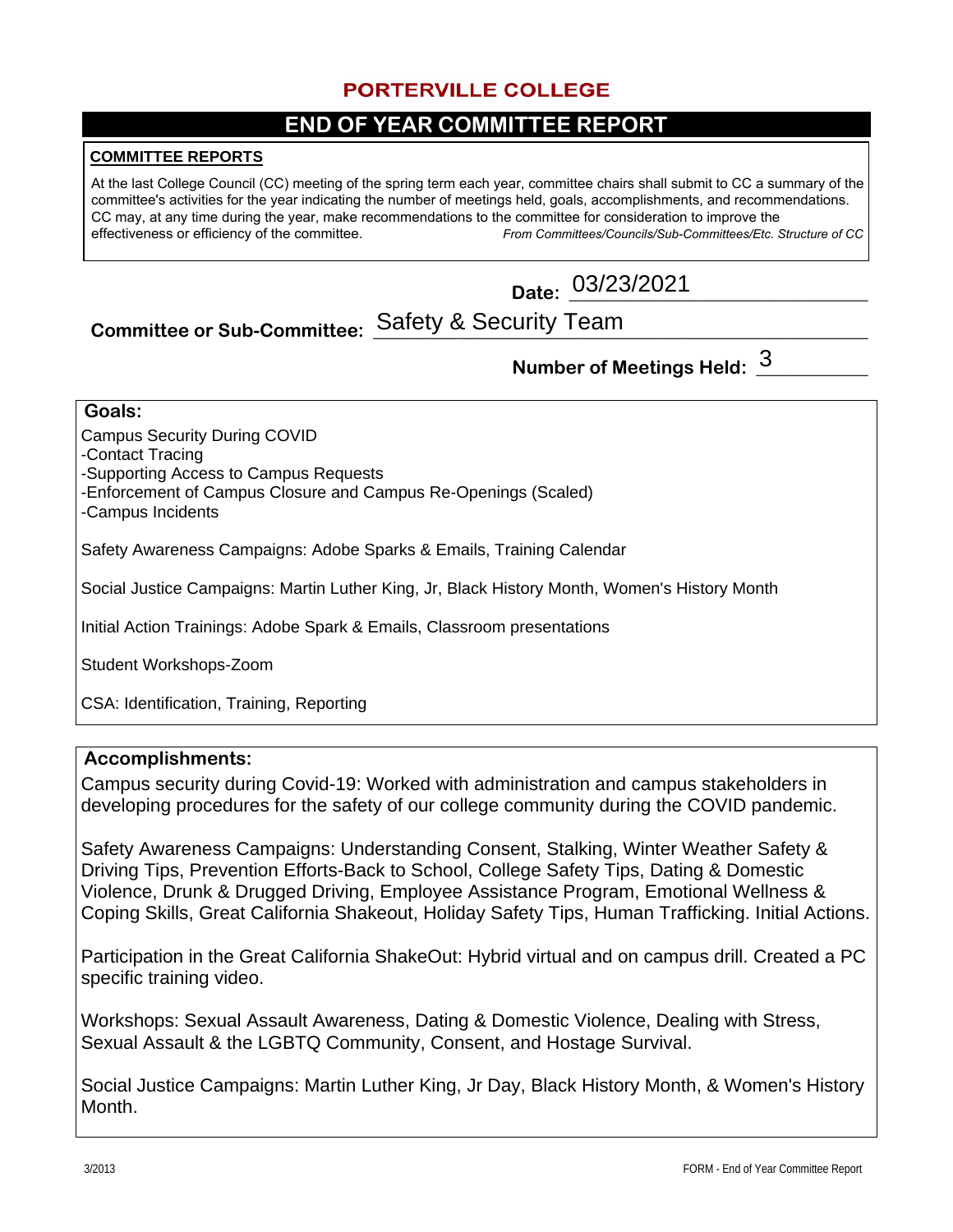#### **Recommendations:**

\*Campus Safety Authority (CSA) - Enhance training, identification of CSA's and annually review Maxient Incident reporting forms for Clery compliance. Continue to educate the campus community on Clery defined CSA's and develop a online training platform for CSA's.

\*Partner with cadets, ASPC, PASS Leaders/Mentors, and PC Navigators to continue the peer student champions.

\*Review adequacy of safety and security staffing to address coverage gaps and campus needs to:

• Provide the campus community with a sense of security.

• Allow the campus community to feel better about their personal safety.

- Deter criminal activity (early intervention to criminal activity, protect property from damage, and protect college assets).
- Provide a resource for the students/public who need directions or where to find resources.

• Allows PC to comply with Clery requirements through education and training campaigns.

Officers can provide trainings/awareness campaigns for the afternoon and evening classes.

Submitted to CC by: Todd Dearmore Safety and Security Manager

CC Meeting Date Received: \_\_\_\_\_\_\_\_\_\_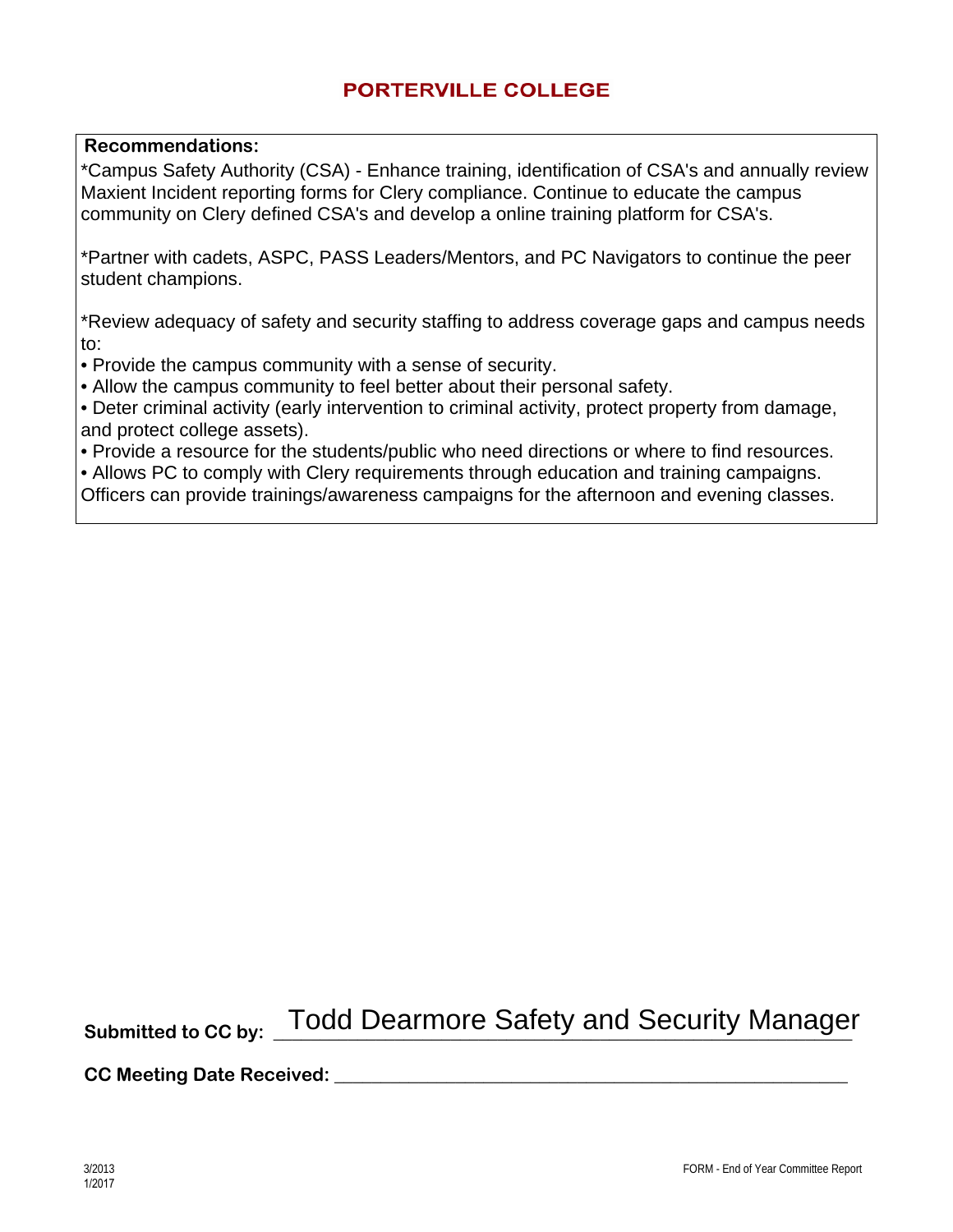## **END OF YEAR COMMITTEE REPORT**

#### **COMMITTEE REPORTS**

At the last College Council (CC) meeting of the spring term each year, committee chairs shall submit to CC a summary of the committee's activities for the year indicating the number of meetings held, goals, accomplishments, and recommendations. CC may, at any time during the year, make recommendations to the committee for consideration to improve the effectiveness or efficiency of the committee. *From Committees/Councils/Sub-Committees/Etc. Structure of CC*

**Date: \_\_\_\_\_\_\_\_\_\_\_\_\_\_\_\_\_\_\_\_\_\_\_\_\_\_\_\_\_\_\_\_**  4-8-2021

## **Committee or Sub-Committee: \_\_\_\_\_\_\_\_\_\_\_\_\_\_\_\_\_\_\_\_\_\_\_\_\_\_\_\_\_\_\_\_\_\_\_\_\_\_\_\_\_\_\_\_\_\_\_\_\_\_\_\_\_**  Strategic Planning

## Number of Meetings Held: 25

**Goals:**

Review planning documents, including updating the plans scheduled to be updated in the IPAA. Also update the IPAA with new timelines, etc.

Keep on track with program reviews, including finishing up with those programs leftover from 2019-20.

If there is sufficient time, update the program review forms to take most of the information out of the current table format.

#### **Accomplishments:**

Updated IPAA plan.

Kept mostly on track with program reviews, but with the large number this year, some will carry over to fall 2021. We still have two we have not received from 2019-20.

Made substantial progress on a new Strategic Plan, but this will also carry over in to fall.

Worked on a process for accreditation Institution Set Standards and Stretch Goals.